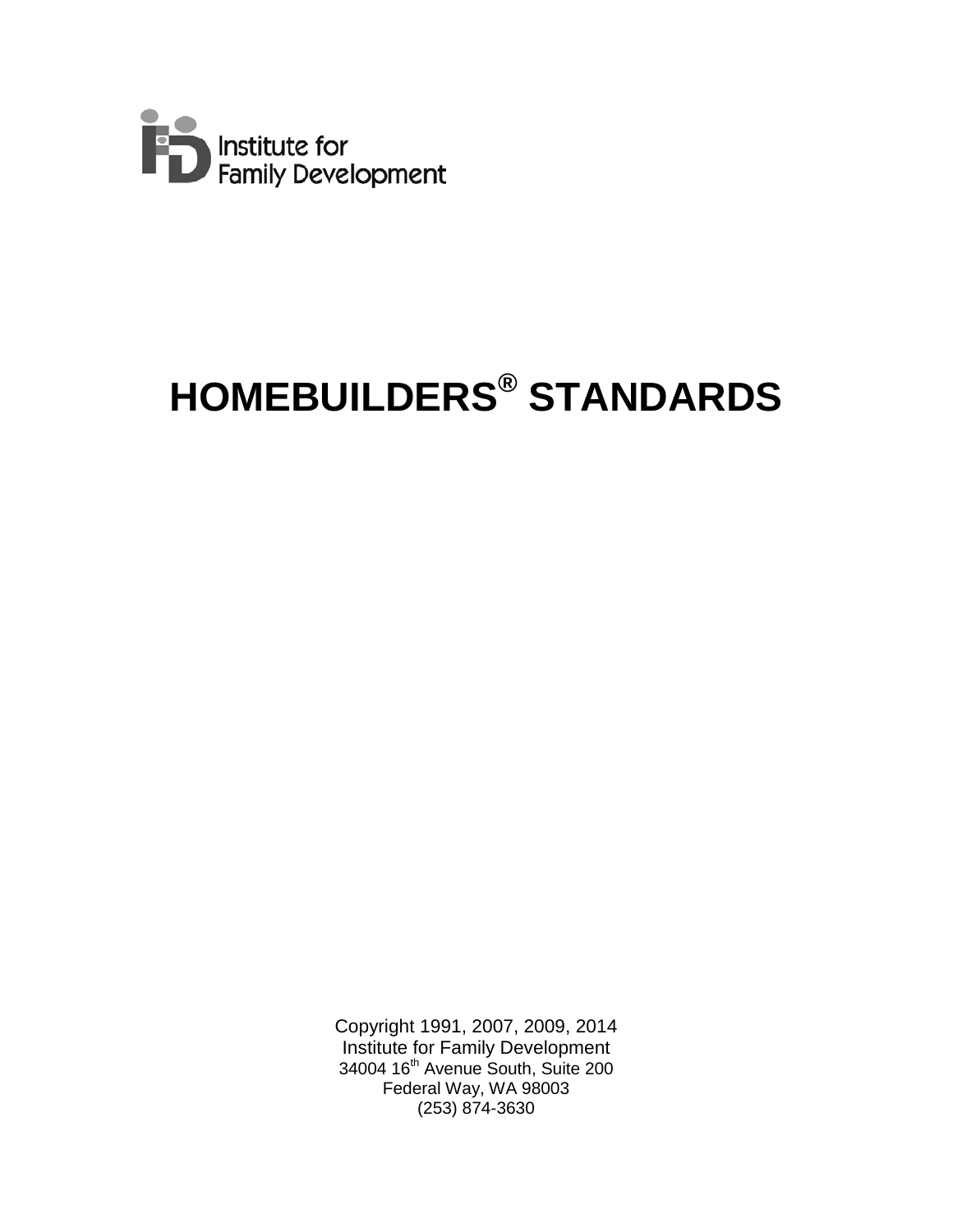## **HOMEBUILDERS® Program Structure Standards**

#### **1. Specific Target Population Page 8 Page 8 Page 8**

The HOMEBUILDERS program serves only families whose children are at imminent risk of out-of-home placement, or who are in placement and cannot be reunified without intensive in-home services.

- HOMEBUILDERS eligibility criteria
- Re-referrals
- Reasons for ineligibility
- Eligibility determination time frame

#### **2. Values-Based Orientation Page 10 Page 10**

HOMEBUILDERS is based on a clearly articulated set of values and beliefs, which guides program design and staff behavior.

- HOMEBUILDERS values and beliefs
- Expected staff behavior
- Use of value-neutral language

#### **3. Immediate Availability and Response to Referrals** Page 12

The HOMEBUILDERS program accepts referrals 24 hours a day, seven days a week. A therapist meets with each family as soon as possible following referral, preferably on the day of referral, and no later than 24 hours after referral.

- Public agency referral process
- Requirements for accepting referrals
- Intake session within 24 hours
- Expectations regarding attempts to contact families

#### **4. Twenty-Four Hour Availability Page 14** Page 14

The family's primary therapist is available to family members 24 hours a day, seven days a week. The team supervisor is available 24/7 as the primary back up for the therapist. Other team members, familiar with the family's service plan, also provide back up.

- Catchment area
- Therapist and supervisor work schedules
- Outside employment
- Supervisor as back up

#### **5. Services Provided in the Client's Natural Environment** Page 16

HOMEBUILDERS services are provided primarily in the family's home. Some client contact may occur in other community locations that are part of the client's natural environment.

- Travel reimbursement
- Location of visits
- Office-based client sessions

 $\heartsuit$ Institute for Family Development, Federal Way, Washington ~ 1991, 2007, 2009, 2014 Page 2 of 41 HOMEBUILDERS Standards 4.1 – **Revised 09/04/14**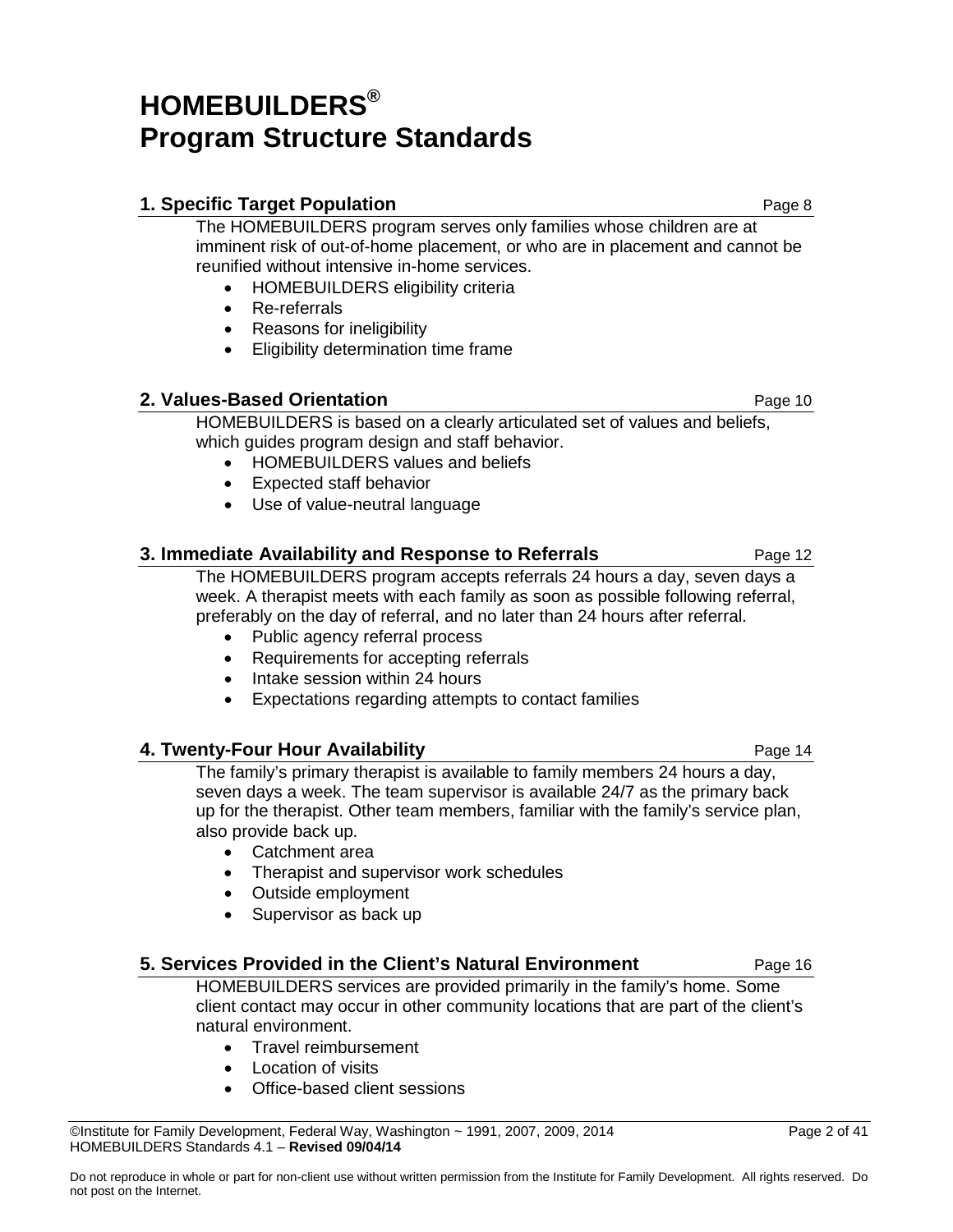#### **6. Service Intensity and Caseload Arror Control Control Case 17** Page 17

A full-time therapist typically serves 18-22 families per year, working with two families at a time. Service intensity (hours per week and total hours per intervention) varies across families, based on their needs. Families typically receive 40 or more hours of face-to-face contact during the intervention.

- Referent contact with families
- Face-to-face contact requirements
- Number of sessions per week
- Caseload size

#### **7. Brevity of Services Page 19**

HOMEBUILDERS is time-limited; interventions are concluded when the imminent danger of placement or re-placement has been averted. Client families are usually seen for four weeks, with an option for service extension to six weeks if the additional service time would significantly reduce the likelihood of placement.

- Length of intervention
- Criteria for extensions
- Authorization process for extensions

#### **8. Single Therapist Operating within a Team** Page 20 Page 20

HOMEBUILDERS therapists operate within a team of three to five therapists, a supervisor and a program manager. Services are provided to families by a single therapist, with the clinical team providing back up. In rare circumstances, more than one therapist may serve a family.

- Team size and composition
- Supervisor to therapist ratio
- Program manager requirement
- Clerical support requirement
- Independent contractors
- Use of half-time therapists and supervisors
- Back up coverage for therapists and supervisors
- Exceptions to single therapist standard

#### **9. Supervision and Consultation Page 22 Page 22**

HOMEBUILDERS Standards 4.1 – **Revised 09/04/14**

Consultation from a trained HOMEBUILDERS supervisor is available to therapists 24 hours a day, seven days a week. Supervisor-facilitated team consultation occurs at least weekly.

- Team consultation requirements
- Individual consultation requirements
- Supervisor availability to therapists
- Requirements for supervisor back-up coverage
- Supervisor accompanying therapists
- Roles and responsibilities in team consultation
- Provision of technology to enhance availability for consultation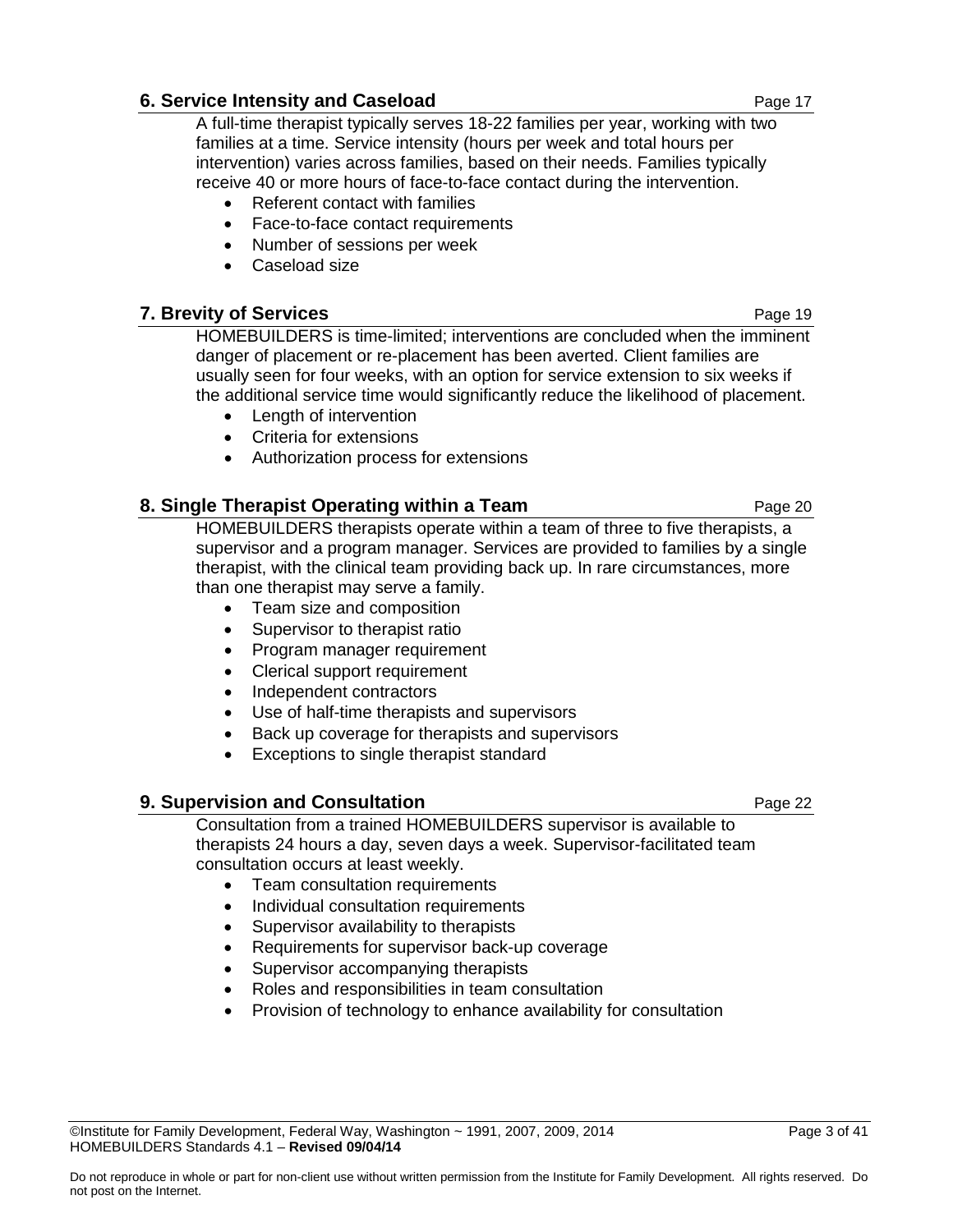#### **10. Ongoing Quality Enhancement Page 24 Page 24**

Therapists, supervisors and program managers receive the initial and ongoing training, consultation and support necessary to deliver quality services. Programs participate in ongoing quality enhancement processes to ensure fidelity to the HOMEBUILDERS model. Data are used to evaluate and improve program outcomes.

- Requirements for ongoing participation in QUEST
- Qualifications of therapists, supervisors, and program managers
- Criteria for use of student interns
- Staff training requirements
- On-the-job training requirements and plans
- Data collection and monitoring activities
- Collection and analysis of client, referent, and staff feedback
- Provision of technology and meeting space for consultation
- Homebuilders web-based client information system
- Continuing client contact requirements for supervisors
- Supervisor review of clinical documentation
- Professional Development Plans, Quality Enhancement Plans and Quality Improvement Plans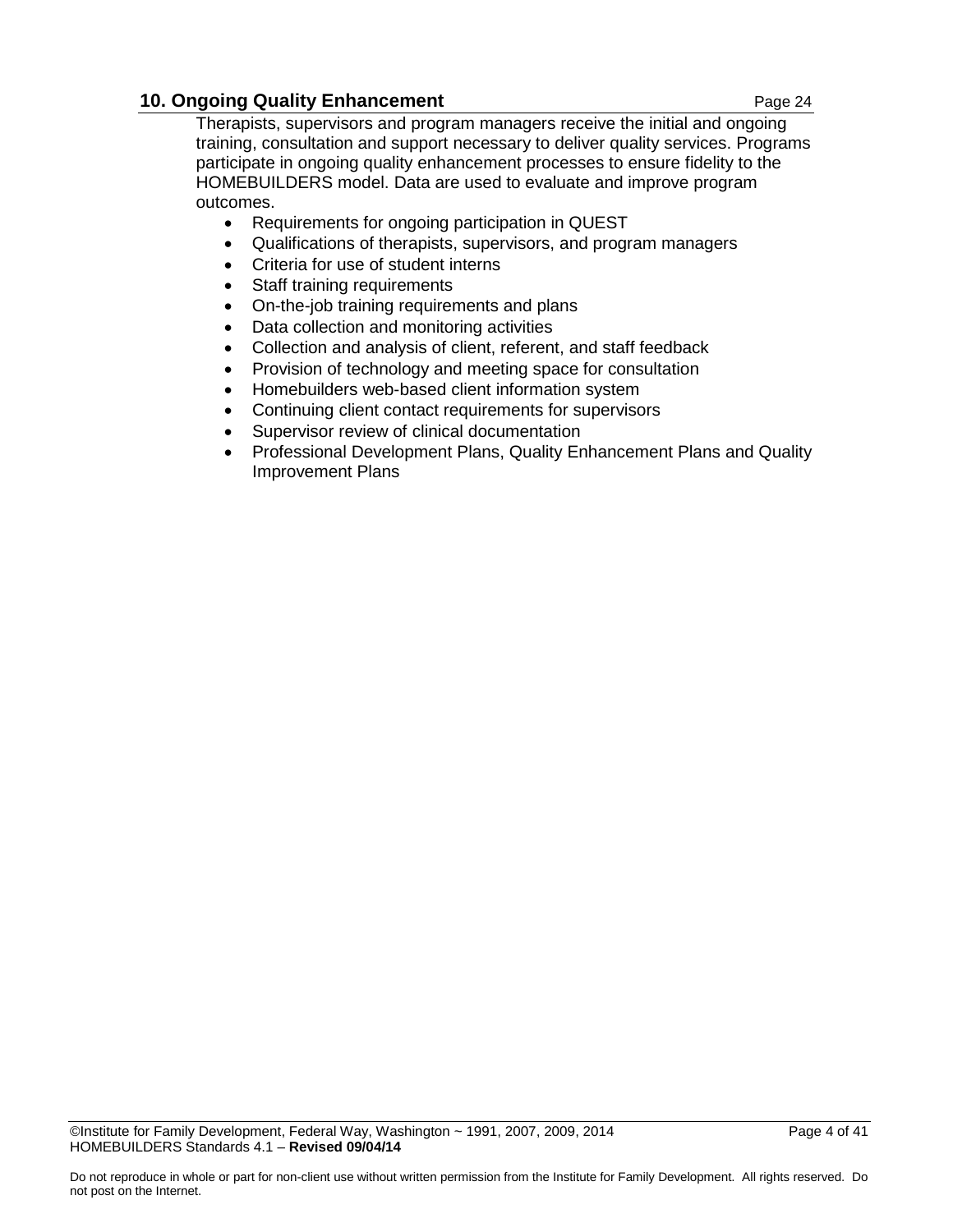## **HOMEBUILDERS® Intervention Activity Standards**

#### **11. Promoting Safety Page 27**

Throughout the intervention, the therapist assesses child, family, therapist, and community safety. The therapist structures the environment and uses clinical strategies designed to promote safety.

- Policies and procedural guidelines to promote staff and family safety
- Safety Plans and use of other clinical strategies for addressing safety concerns
- Reporting of safety concerns
- Terminating services due to safety concerns

#### **12. Individually Tailored Services** Page 29

The therapist tailors services and flexibly schedules sessions based on family members' needs, goals, values, culture, circumstances, learning styles, and abilities.

- Flexible scheduling requirement
- Culturally responsive services
- Variety in session times, length of sessions, and services provided
- Matching services to the family

#### **13. Engagement and Motivation Enhancement Page 31** Page 31

The therapist develops and maintains a positive, collegial working relationship with family members. The therapist assumes responsibility for motivating family members, and employs a variety of motivation enhancement strategies.

- Engagement strategies
- Funds for engagement activities and basic needs
- Referent requests that compromise engagement
- Motivation enhancement strategies

#### **14. Comprehensive Assessment Comprehensive Assessment Page 33**

The therapist conducts a behaviorally specific, interactive, ongoing, holistic assessment. The assessment includes information about family strengths, values, skills, problems, needs, and barriers to goal attainment.

- Information included in the assessment
- Characteristics of the assessment process
- How assessment information is gathered
- Use of NCFAS

HOMEBUILDERS Standards 4.1 – **Revised 09/04/14**

• Written assessment time frame

 $\oslash$  Olnstitute for Family Development, Federal Way, Washington  $\sim$  1991, 2007, 2009, 2014 Page 5 of 41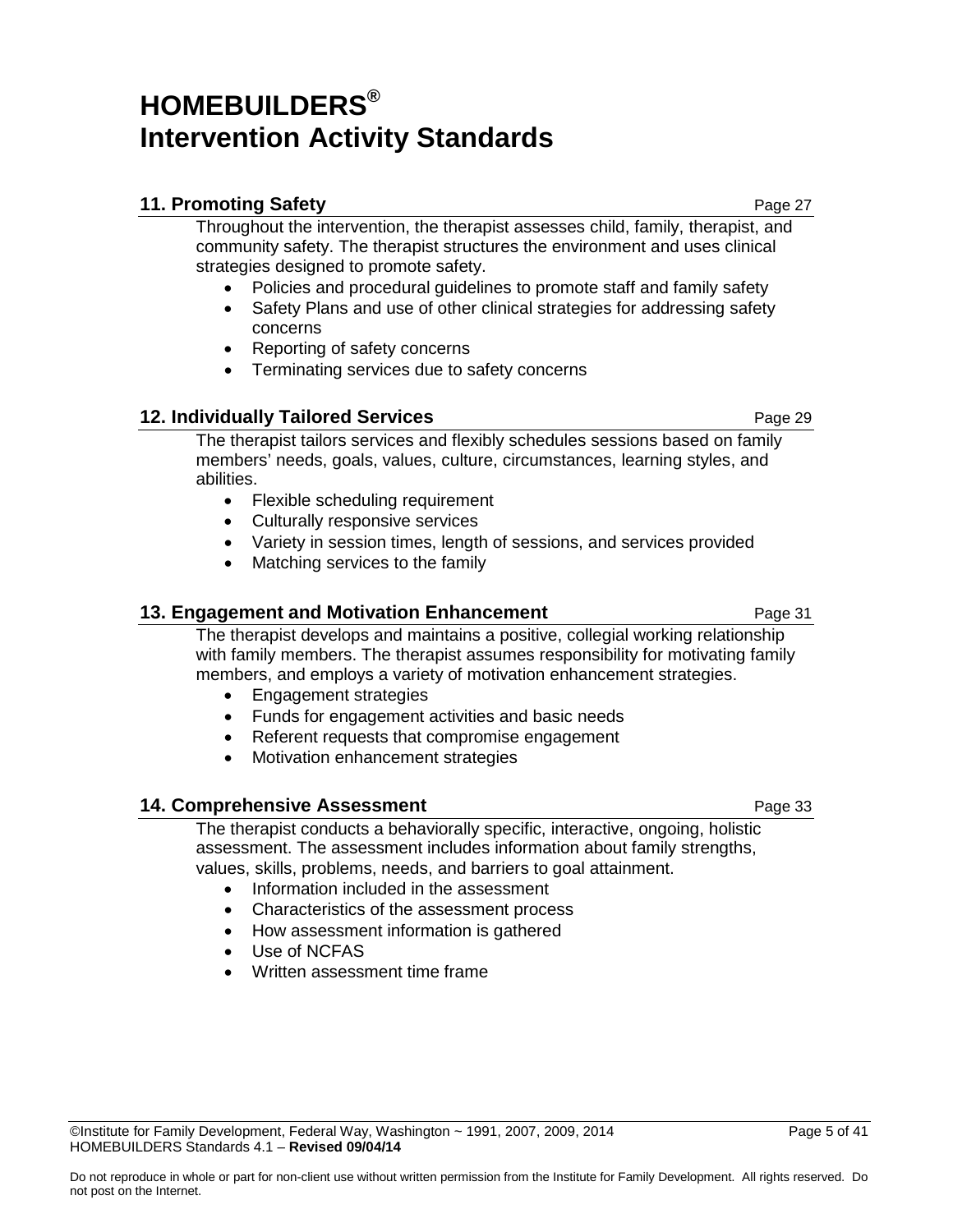#### $\oslash$  Olnstitute for Family Development, Federal Way, Washington  $\sim$  1991, 2007, 2009, 2014 Page 6 of 41 HOMEBUILDERS Standards 4.1 – **Revised 09/04/14**

### **15. Goal Setting and Service Planning The Community Community Page 35**

The therapist collaborates with family members and referents in developing behaviorally specific, attainable intervention goals and corresponding service plans. Intervention goals and plans focus on factors directly related to the risk of out-of-home placement.

- Collaboration with family members to develop service plan
- Relating goals to placement prevention or reunification
- Characteristics of goals
- Service plan requirements
- Monitoring progress
- Written service plan time frame

#### **16. Cognitive and Behavioral Approach Construction Construction Cage 37**

The HOMEBUILDERS model utilizes research-based interventions. The therapist applies cognitive and behavioral principles and strategies to facilitate behavior change.

- Use of cognitive-behavioral approach in supervision
- Use of research-based cognitive and behavioral strategies
- "Personal Scientist" approach

#### **17. Teaching and Skill Development Page 18** Page 38

The therapist uses a variety of teaching methods to help family members acquire, maintain, and generalize skills.

- Tailoring of teaching methods and skills taught
- Methods of teaching
- Teachable moments
- Assigning homework and skills practice

#### **18. Provision of Concrete Services Page 19 and Page 39**

The therapist advocates for and provides concrete goods and services that are directly related to achieving the family's goals, while teaching family members to meet their needs independently.

- Transporting clients
- Provision of concrete services and supports
- Funding of concrete services
- Accessing other resources to meet concrete needs
- Teaching family members skills to meet their concrete needs

#### **19. Collaboration and Advocacy Page 40** Page 40

The therapist collaborates and advocates with formal and informal community supports and systems impacting the family, while teaching family members to advocate for themselves.

- Relationships with referents and other community professionals
- Consultation and advocacy with referents and other service providers
- Collaboration with family's social support network
- Teaching family members self-advocacy skills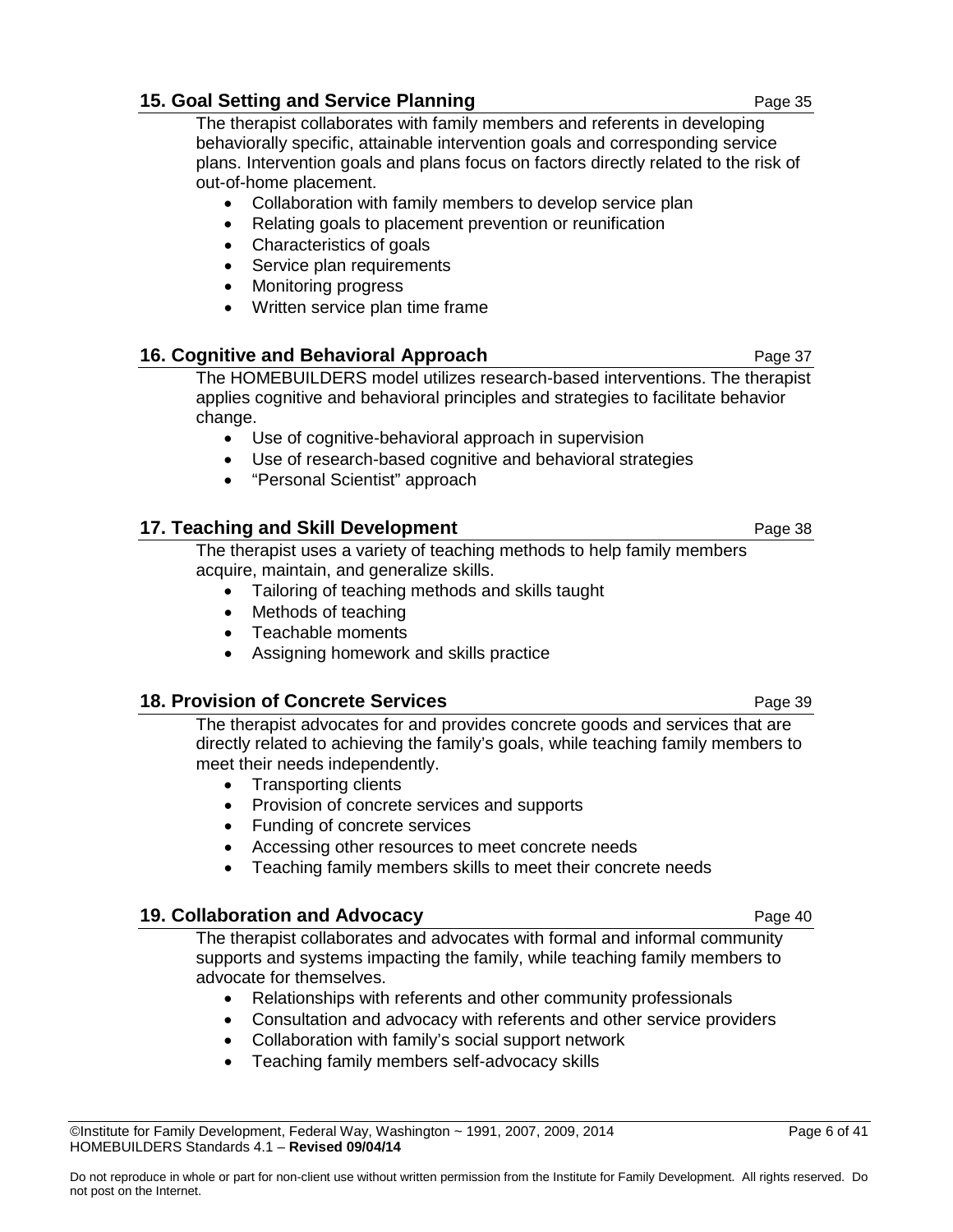#### **20. Transition and Service Closure Page 41** Page 41

In preparation for the conclusion of services, the therapist and family members assess goal attainment, plan for maintenance of progress, address family member concerns about service closure, and collaborate with the referent to address ongoing service needs.

- When to close services
- Preparing for service closure
- Planning for maintenance of progress
- Written service summary time frame
- Post-intervention support available to families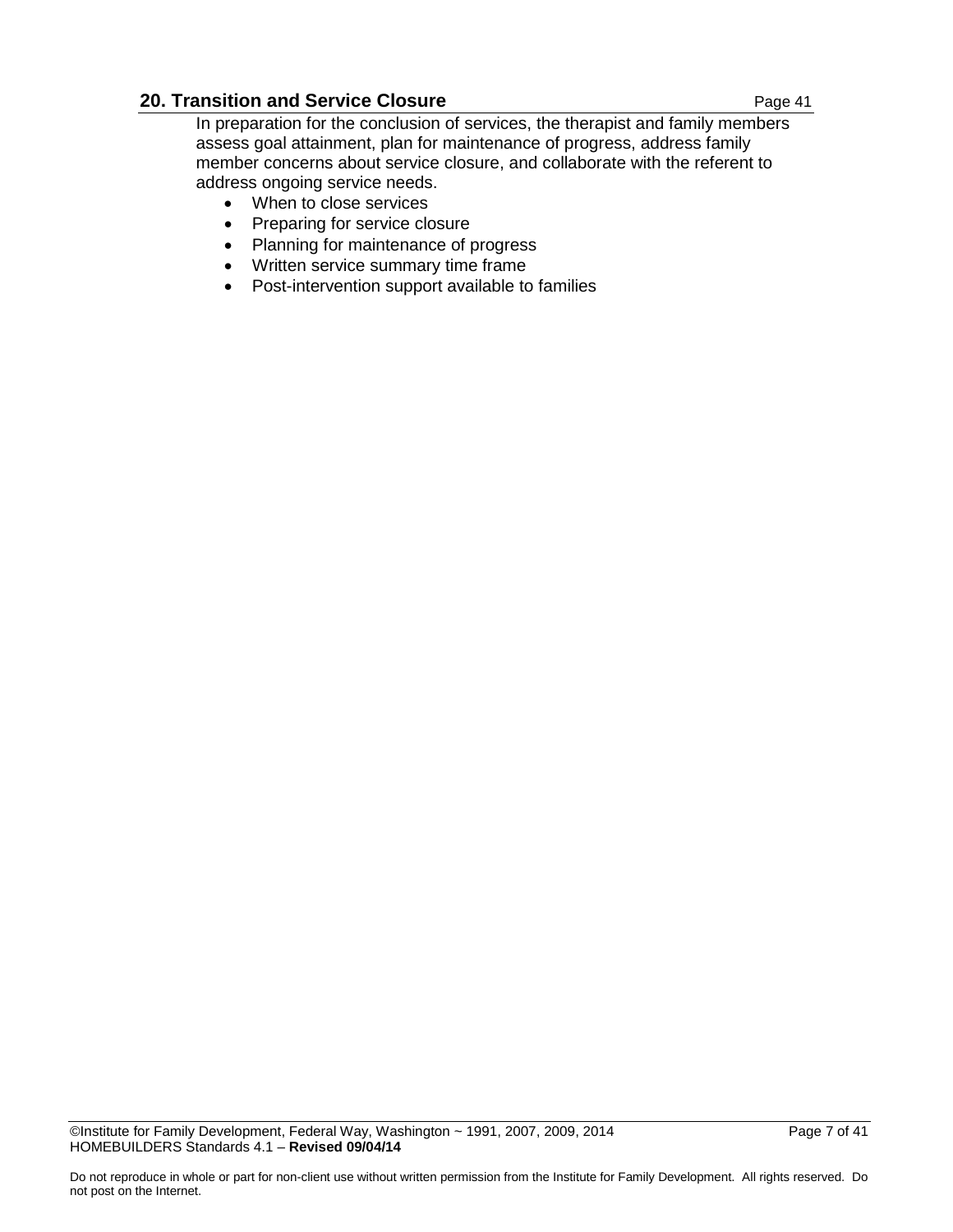### **1. Specific Target Population**

The HOMEBUILDERS program serves only families whose children are at imminent risk of out-of-home placement, or who are in placement and cannot be reunified without intensive in-home services.

### **Rationales**

Targeting this population:

- Reduces the number of children in out of home placement. Once a child has experienced a placement of any length, the likelihood of future placement increases. Children often suffer long-term, negative social, emotional, behavioral, and educational consequences when placed outside their homes.
- $\div$  Reduces costs. Placing children outside their homes is more expensive than maintaining children in their homes. Limiting the service to this population allows resources to be targeted to families for whom cost-savings can be realized.

### **HOMEBUILDERS Eligibility Criteria**

- At least one child is at imminent risk of out-of-home placement, or in placement and cannot be reunified without intensive in-home services.
- $\div$  The child could remain in the home and not be at risk of imminent harm if intensive in-home services were provided.
- $\div$  At least one parent is willing to meet with the Homebuilders therapist.
- $\cdot \cdot$  The family is available to participate in an intensive, four to six week intervention.
- Less intensive services would not sufficiently reduce the risk of placement or facilitate reunification, are unavailable, or have been exhausted.
- $\cdot$  If a child is referred for reunification, the child will be returned to the family within 7 days of the start of services.

### **Public Agency Components**

- Ensures referrals meet eligibility criteria. Research or evaluation would demonstrate that at least 90% of eligible families who are not served by Homebuilders experience placement of a child or delayed reunification.
- $\div$  Links the referral process to placement and reunification decision-making processes.
- Allows re-referrals when families continue to meet eligibility criteria.

### **Program Components**

- Does not turn down referrals based on presenting problems or characteristics other than imminence of placement or need for reunification.
- $\div$  Typically accepts referrals only when a therapist has an opening, accepts referrals on a first come first served basis, and does not maintain a traditional waiting list.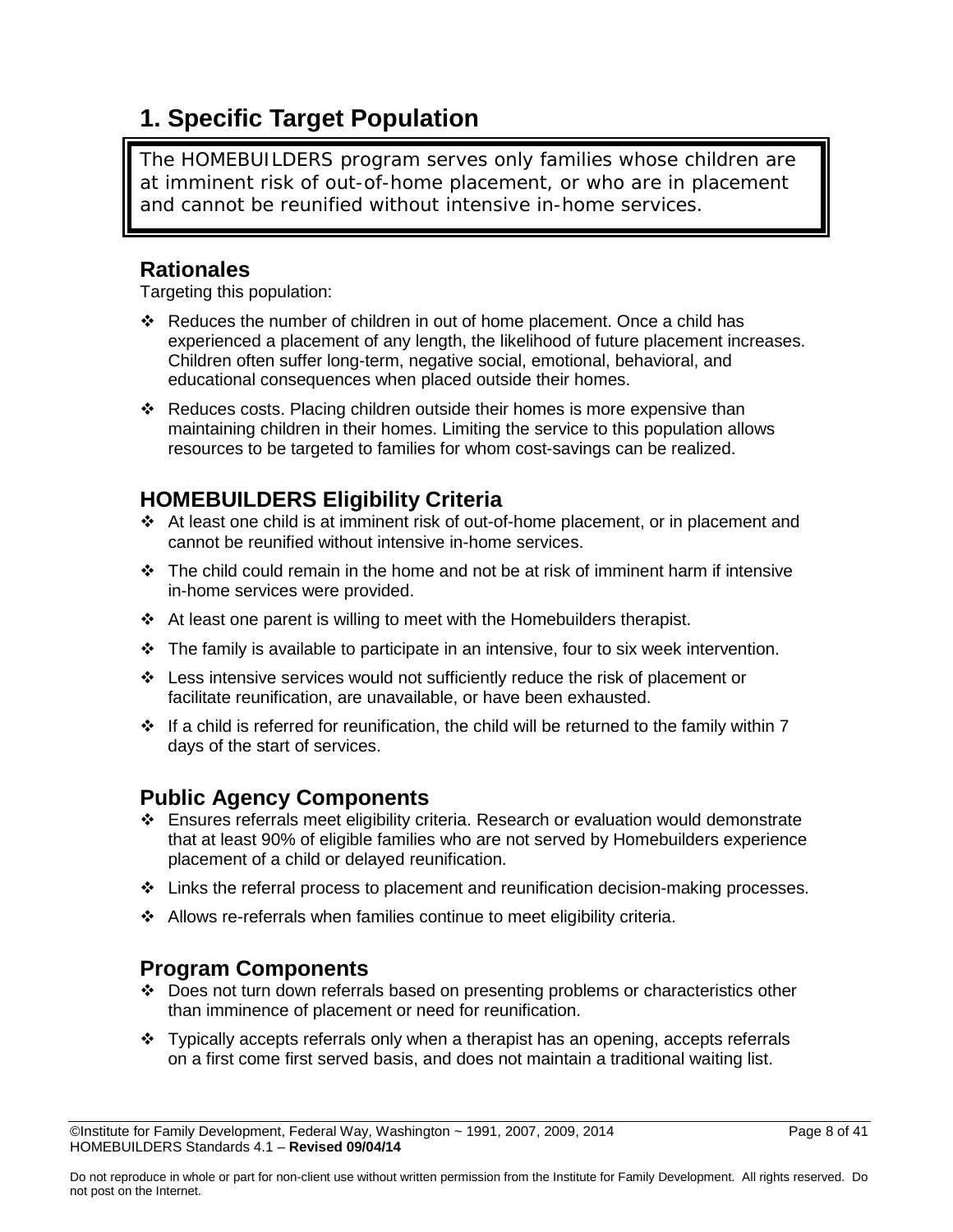- $\div$  Has limited flexibility to tentatively reserve upcoming openings for a short period of time for reunification referrals that require advance planning, and for placement prevention referrals in which a court order or requirement from a local decisionmaking body stipulates that the child(ren) may remain home only if Homebuilders is in place. Whenever this occurs, the referent must put measures in place to ensure child safety (e.g., continued out-of-home placement or an intensive coverage plan that includes daily home visits from a case aide, a contracted service provider, and/or the referent). Eligibility criteria must be met at the actual time of referral.
- $\cdot \cdot$  Accepts re-referrals if the family meets eligibility criteria and there is evidence that a re-referral will have a positive impact on the outcome.
- $\div$  Determines eligibility at referral, and during the first 72 hours of the intervention. A family may only be determined ineligible if:
	- There are no Homebuilders openings because caseloads are full.
	- No face-to-face contact has been possible despite numerous and persistent efforts.
	- $\div$  The family could be adequately served by less intensive services.
	- Placement proceedings have been initiated, and Homebuilders involvement would only be used to monitor or stabilize the situation until placement occurs.
	- Danger to family members or the therapist is so high that safety cannot be adequately ensured.
	- $\div$  The identified at-risk children are not in the home, and it is unclear if or when they will return.

### **Supervisor Components**

- Discusses potential referrals with the referent and confirms families meet initial eligibility criteria.
- $\cdot \cdot$  During the first 72 hours of the intervention, shares responsibility with the therapist for the final determination of the family's eligibility.

- $\cdot$  During the first 72 hours of the intervention, specifically assesses eligibility for services.
- $\div$  Consults with the supervisor regarding the family's eligibility.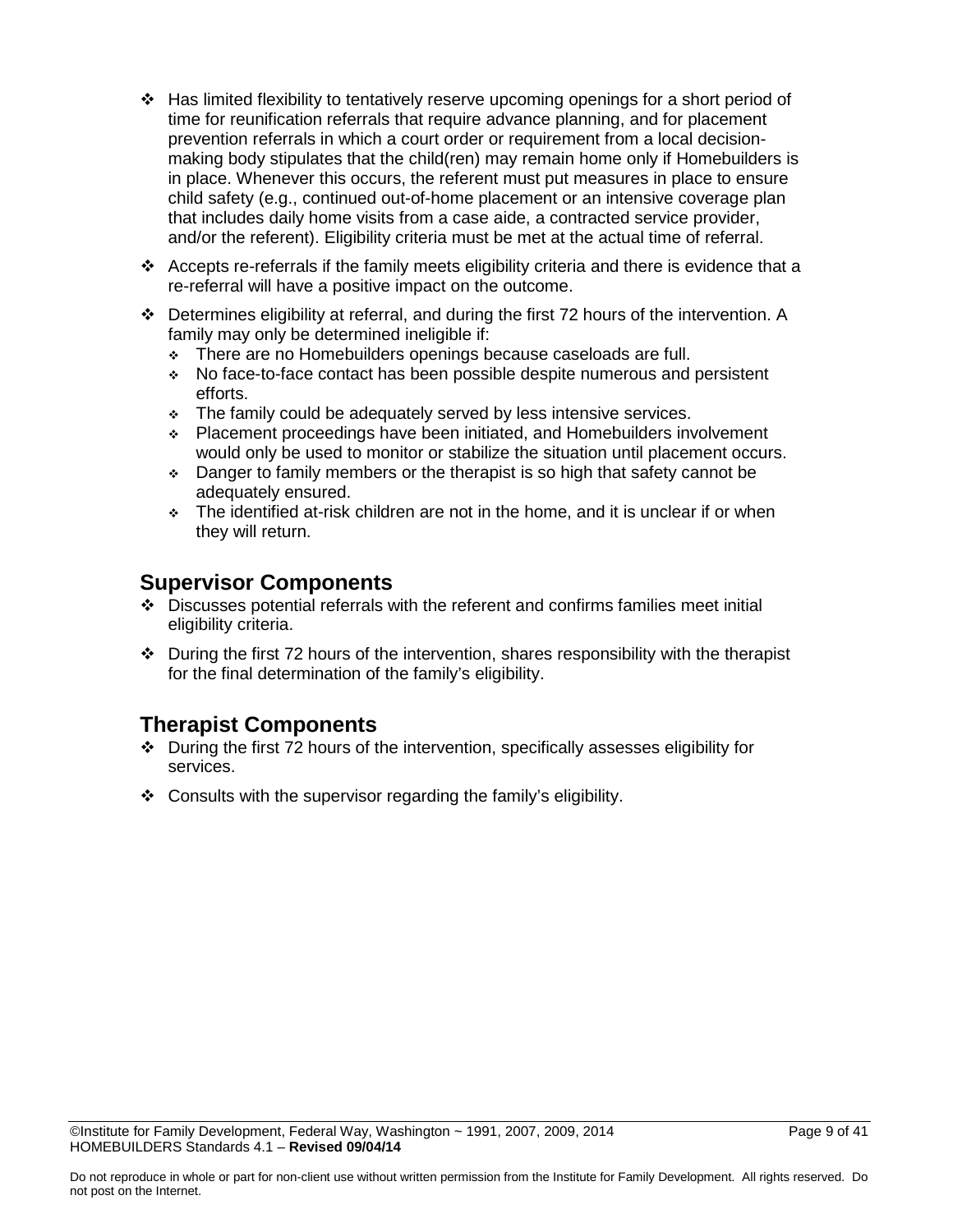### **2. Values-Based Orientation**

HOMEBUILDERS is based on a clearly articulated set of values and beliefs, which guides program design and staff behavior.

### **Rationales**

A clearly articulated set of program values and beliefs:

- $\div$  Provides a framework for making clinical decisions.
- Helps create positive, supportive, and hopeful attitudes and behavior among staff.
- $\div$  Helps staff and potential employees determine the compatibility of the program with their professional values and beliefs.

### **HOMEBUILDERS Values and Beliefs**

- $\cdot \cdot$  It is best for children to be raised by their own family whenever possible.
- $\div$  Safety is our highest priority.
- \* Reducing barriers to service improves family outcomes.
- Family members are our colleagues and partners.
- Providing information and teaching skills empowers families to become selfsufficient.
- $\cdot$  We cannot predict which situations are most amenable to change.
- $\cdot \cdot$  It is our job to motivate families and instill hope.
- $\div$  All people have the ability to change.
- $\div$  A crisis is an opportunity for change.
- We respect families for their diverse culture, ethnicity, and religious beliefs.
- $\div$  Family members do not usually intend to harm one another.
- $\div$  People are doing the best they can.
- $\div$  Inappropriate intervention can do harm.

### **Program Components**

- Encourages staff to behave in ways that contribute to maintenance of a mutually supportive team and program atmosphere, including:
	- Using effective communication skills in their interactions with one another.
	- Conducting team meetings in a way that facilitates problem solving and progress toward goals.
	- $\cdot$  Using feedback loops that provide information about how interpersonal behavior affects work climate, morale, and program performance.
	- \* Recognizing one another's accomplishments.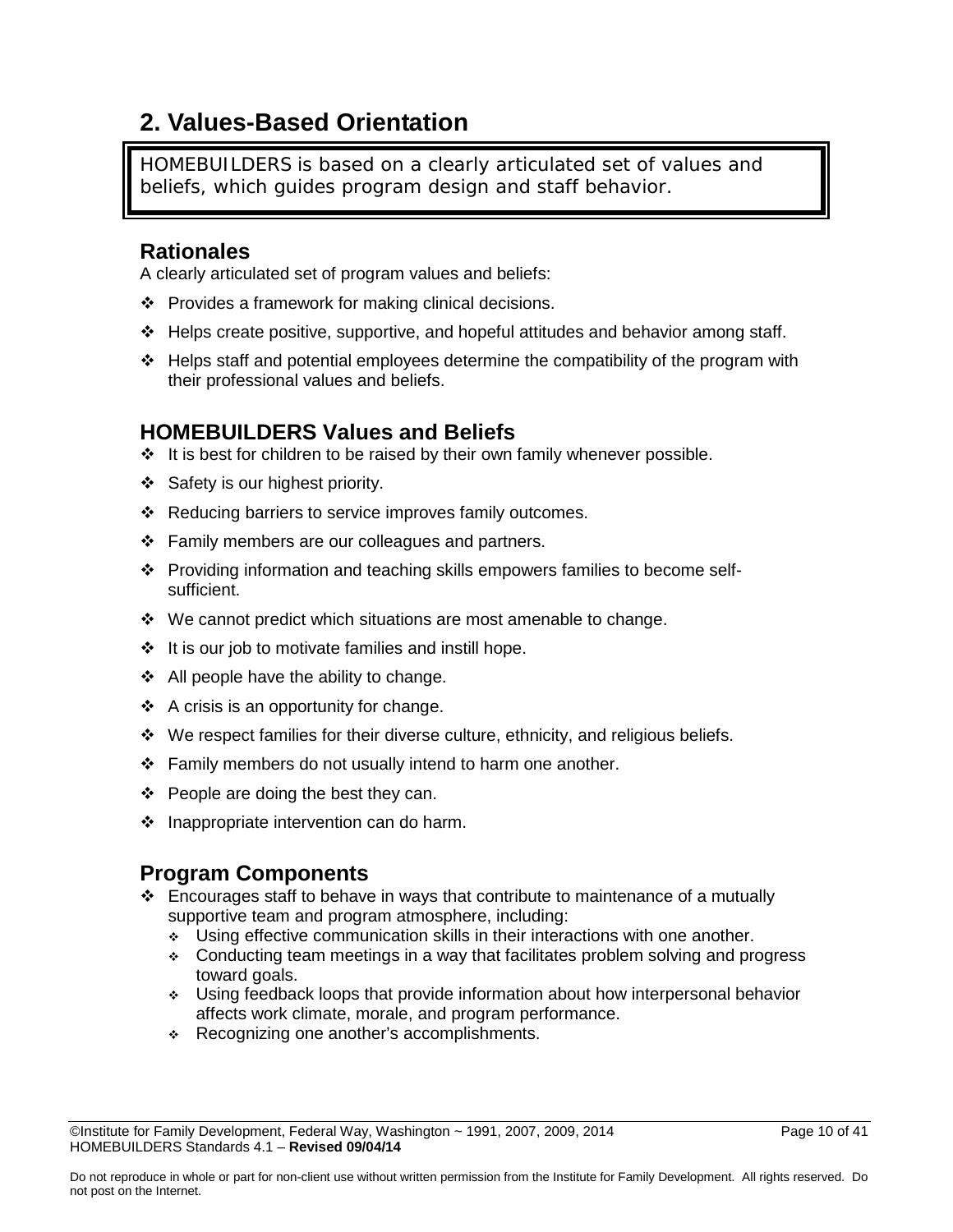### **Supervisor Components**

- Models behavior consistent with the Homebuilders' values and beliefs.
- $\cdot \cdot$  Works with therapists to ensure their behavior with clients is consistent with Homebuilders values and beliefs.
- Creates a work environment characterized by encouragement, collaboration, effective problem solving, accountability, and respect for cultural differences.
- Frames therapists' problems or mistakes as opportunities for learning.

- $\div$  Behaves with families in a manner that reflects the values and beliefs of the program.
- $\cdot$  Is aware of the potential to make families' problems worse, and uses critical thinking to avoid clinical strategies that do harm.
- \* Works collaboratively with colleagues, clients, and other service providers.
- ❖ Is behaviorally descriptive, uses value-neutral language, and avoids the use of labels and inference when communicating with or about family members.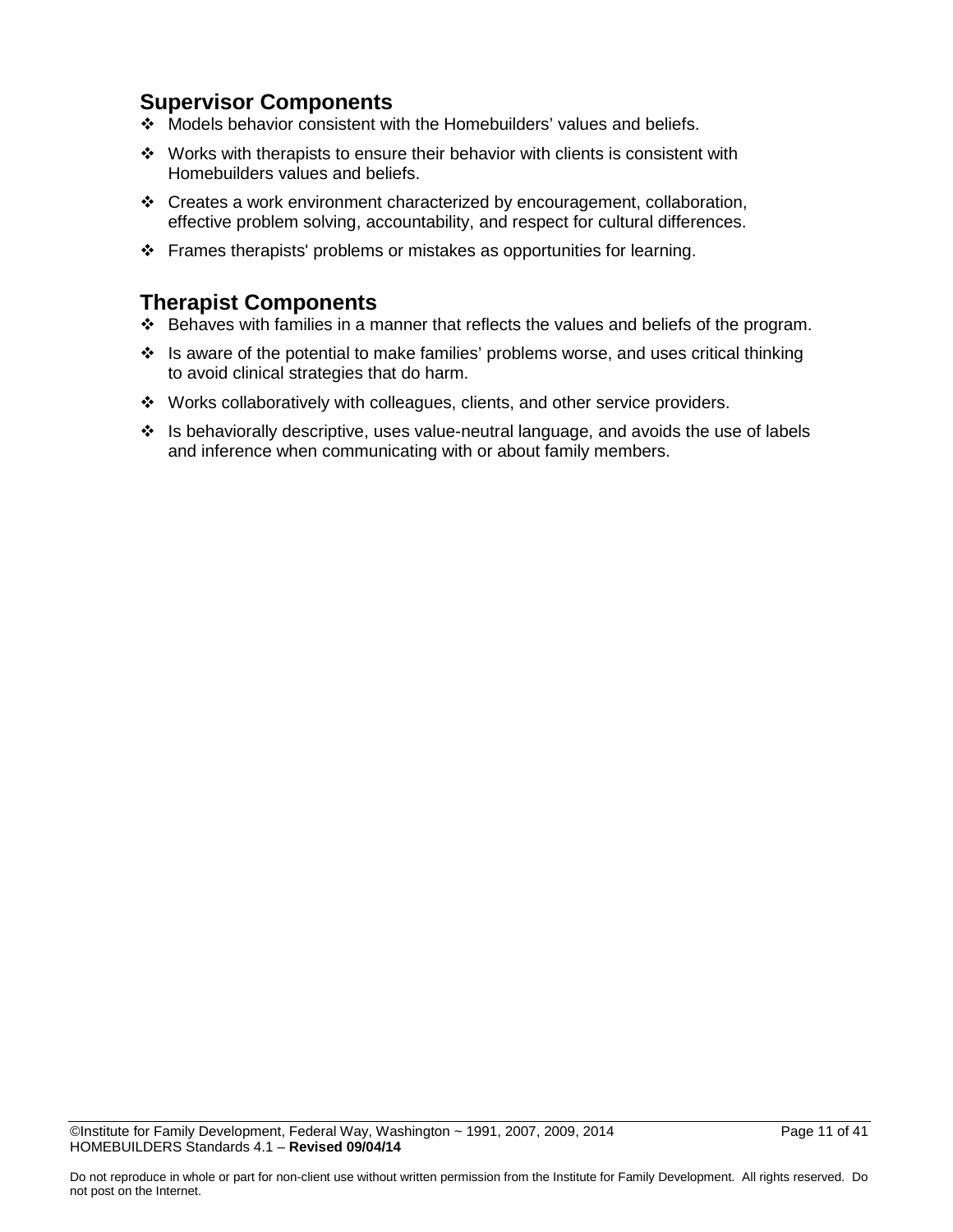### **3. Immediate Availability and Response to Referrals**

The HOMEBUILDERS program accepts referrals 24 hours a day, seven days a week. A therapist meets with each family as soon as possible following referral, preferably on the day of referral, and no later than 24 hours after referral.

### **Rationales**

Responding immediately to referrals:

- $\triangleleft$  Addresses safety concerns associated with imminent risk of placement.
- Enhances family motivation. Imminent risk of placement can create a crisis for families; during crises people often realize their usual ways of behaving are not working well, and they become more receptive to change.
- $\div$  Communicates to the family that the therapist is concerned about their safety and welfare and will begin helping immediately.

Accepting referrals seven days a week, 24 hours per day:

 Affords more opportunities to intervene when placement is likely to occur. A significant number of placements occur outside of traditional business hours.

### **Public Agency Components**

- Has a 24/7-referral protocol.
- Uses a referral process that includes:
	- Confirmation that the provider agency has an opening before attempting a referral.
	- In-person or telephone contact with the Homebuilders supervisor (or designee) prior to sending a referral, to assess appropriateness of the referral, discuss reason for referral, and clarify expectations.
	- Written referral authorization.

### **Program Components**

- $\div$  Has a protocol for accepting referrals 24/7.
- Collects and analyzes data regarding time between referral and intake. A completed referral includes all referral documentation required by contract, service authorization, and confirmation to the referent that the referral has been accepted.
- $\div$  Ensures that therapists receive information about each referral as soon as it is received.

### **Supervisor Components**

- $\div$  Before accepting a referral, ensures that a therapist is available to see the family within 24 hours.
- Consults with therapists to ensure families are seen within 24 hours of referral.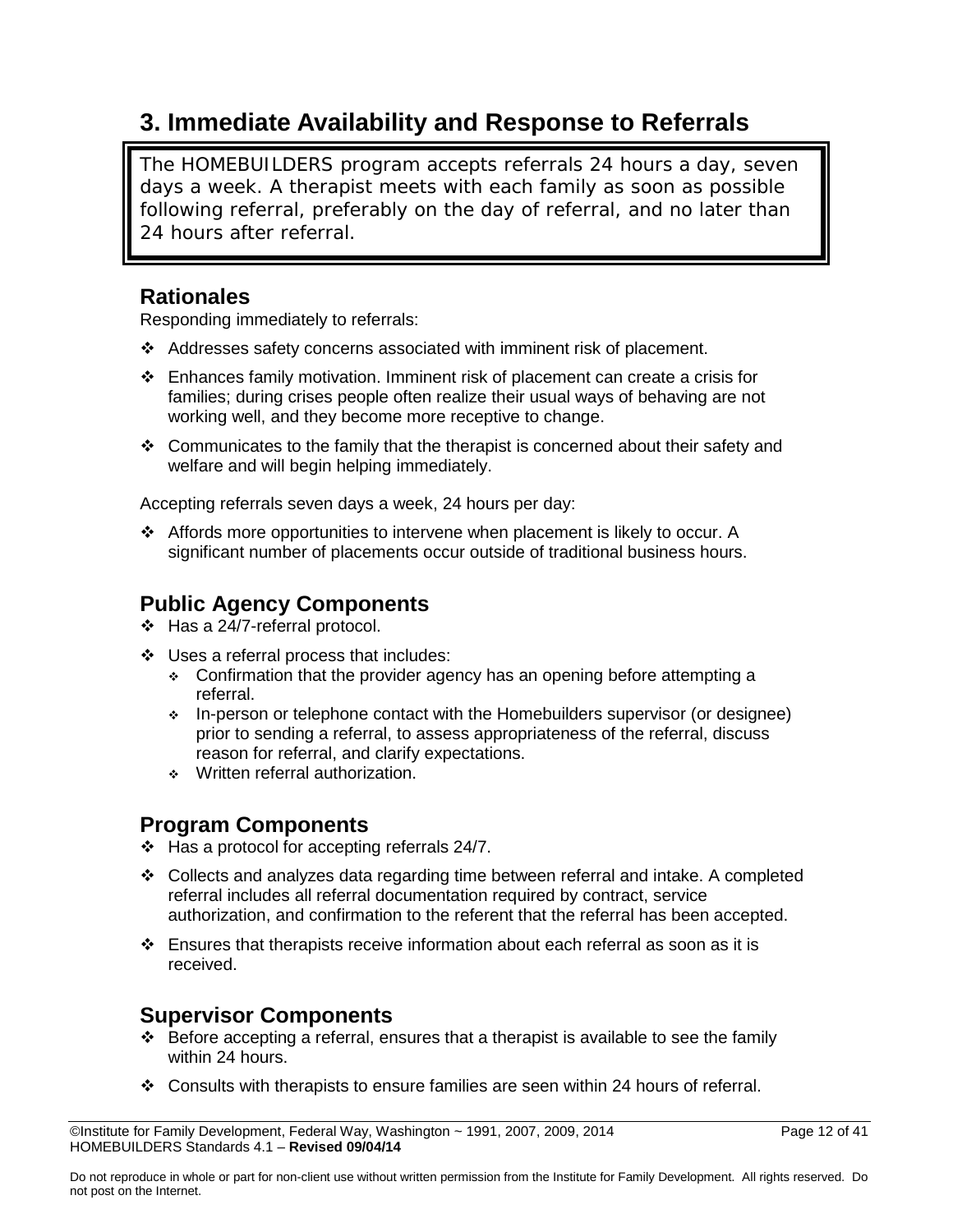- Makes persistent efforts (multiple phone calls, going to the family home, leaving notes, etc.) to contact the family and complete the intake session on the day of referral or, at the latest, within 24 hours of referral. If the family is unable to meet within 24 hours of referral, the therapist makes persistent efforts to complete the intake no later than the end of the day following the referral.
- Documents efforts to contact the family, as well as any reasons why intake did not occur within 24 hours of referral.
- \* Immediately consults with the supervisor if having difficulty contacting the family and it is anticipated the intake will not occur within 24 hours, or if the family does not attend a scheduled intake session.
- \* Notifies and consults with the referent if unable to contact the family by the end of the day following the referral.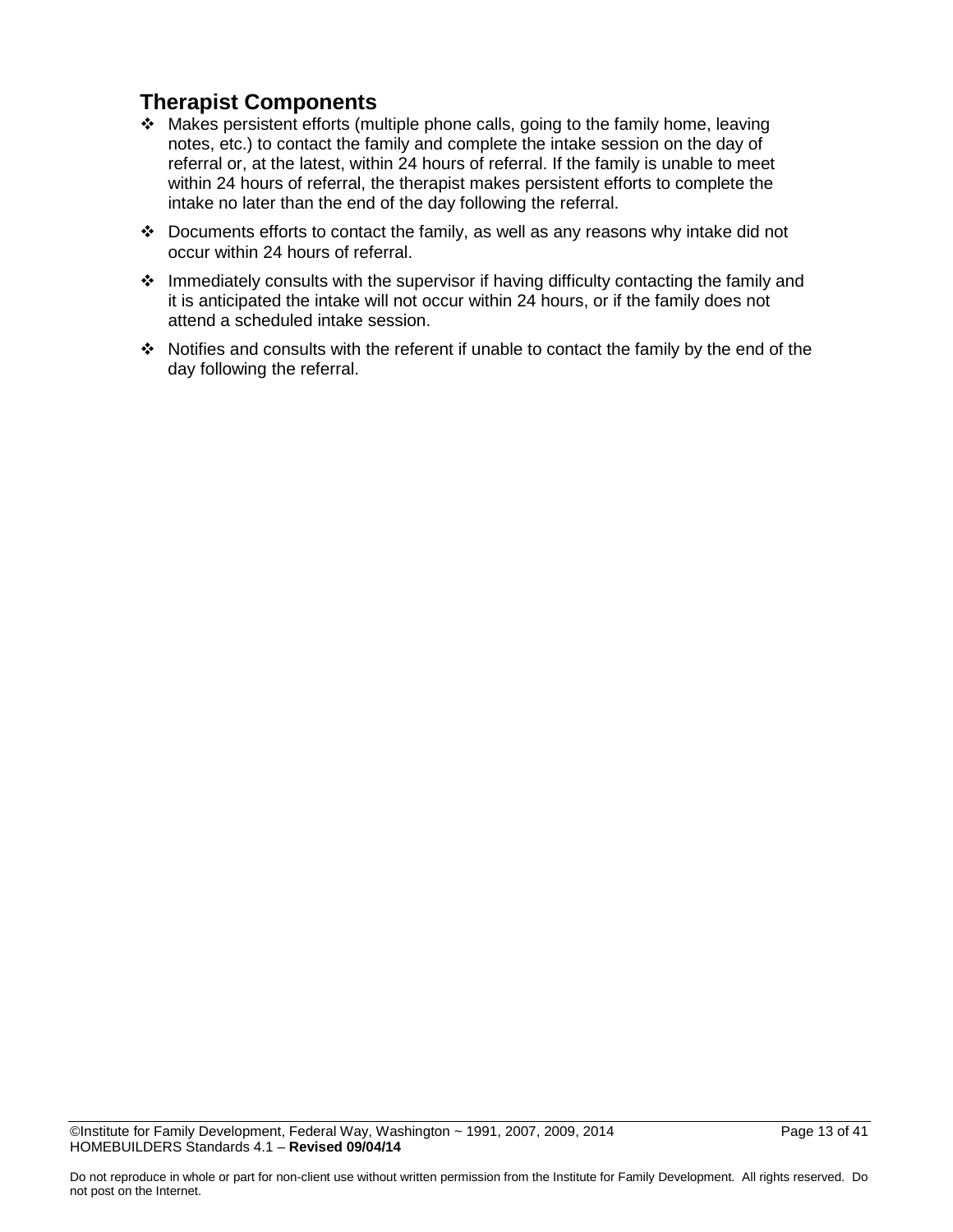### **4. Twenty-Four Hour Availability**

The family's primary therapist is available to family members 24 hours a day, seven days a week. The team supervisor is available 24/7 as the primary back up for the therapist. Other team members, familiar with the family's service plan, also provide back up.

### **Rationales**

Twenty-four hour availability:

- $\cdot$  Allows immediate response to client crises, which is critical to ensuring client safety and preventing out of home placement of children.
- Facilitates the development of positive working relationships with clients and maximizes client involvement in services.
- $\cdot$  Allows the therapist to be present at times the family identifies as problematic, when the therapist can observe antecedents and consequences of behaviors, and teach effective alternatives.

### **Public Agency Components**

 Contracts with provider organizations to serve a specified catchment area. The catchment area should be small enough that therapists can travel to most family homes within 60 minutes (therapists may live in various parts of the catchment area). A team may be contracted to serve a limited number of families outside the catchment area. Serving a family outside the catchment area reduces therapist availability, and may result in a therapist serving only a single family during that time.

### **Program Components**

- $\div$  Establishes policies and structures that facilitate availability of Homebuilders staff to families, including:
	- $\div$  Therapists live within 60 minutes of most of the client families they serve.
	- Supervisors live within 60 minutes of most of the client families served by the team. When needed to address unique geographical circumstances, with consultant approval, exceptions may be made.
	- $\div$  Therapists and supervisors work a flextime schedule, recognizing that their hours will vary considerably, including working more than 40 hours in a week, depending on client needs.
	- $\div$  Therapists are not expected to be at an office during regular work hours, as this would inhibit their ability to be available to clients outside of regular office hours.
	- Systems are in place to ensure back up coverage during therapist leave time.
	- $\div$  Therapists and supervisors are provided with the technology necessary to facilitate families' access to clinical staff (e.g., pagers, cell phones).
- $\div$  Ensures that clinical back up by team members is available 24/7, so that qualified clinical staff are available to clients when the family's individual therapist is unavailable.
- $\div$  Ensures the agency's written program information given to clients includes specific information regarding 24/7 availability and the procedures for contacting staff.

<sup>©</sup>Institute for Family Development, Federal Way, Washington ~ 1991, 2007, 2009, 2014 Page 14 of 41 HOMEBUILDERS Standards 4.1 – **Revised 09/04/14**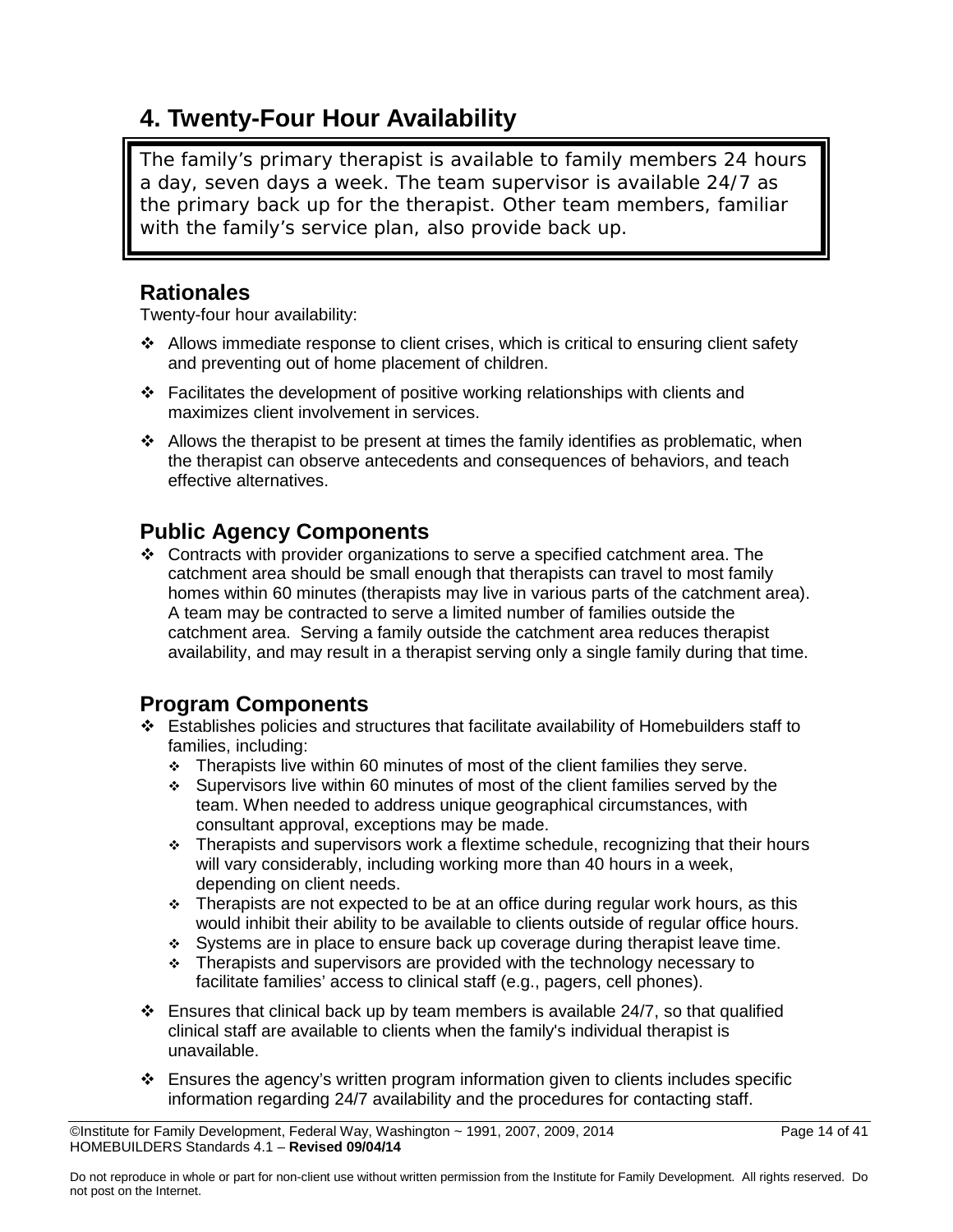- Disallows other employment or outside commitments that interfere with therapist and supervisor availability or ability to meet Homebuilders standards.
- $\div$  Ensures that therapists working half-time for the Homebuilders program engage in additional employment only if it meets the following criteria:
	- $\div$  Allows the therapist the flexibility to respond to client crises at any time.
	- Allows flexible scheduling of routine visits.
	- The combination of employment does not exceed full-time (1.0 FTE) employment.
- Ensures that therapists and supervisors working full-time for the Homebuilders program engage in no more than 4 additional hours of other employment per week. Additional employment must meet the following criteria:
	- $\div$  Allows the employee the flexibility to respond to client crises at any time.
	- Allows flexible scheduling of routine visits.
- Ensures that supervisors working part-time for the Homebuilders program engage in additional employment only if it meets the following criteria:
	- Allows the supervisor the flexibility to respond to therapists and clients at any time.
	- \* Allows flexible scheduling of routine client visits and supervision.
- Requires all clinical staff to complete the *Homebuilders Other Employment or Commitments Disclosure* form. Copies of the completed forms must be sent to the Homebuilders Consultant.

### **Supervisor Components**

- Acts as the primary back up for the therapists 24 hours a day, seven days a week.
- Carries a pager or cell phone for 24/7 availability.

- $\div$  Is available to assigned families 24 hours per day, seven days per week. The therapist informs family members of this availability and of clinical back up procedures.
- Encourages family members to call when they need assistance or support, and works with families to eliminate barriers that might inhibit their ability to call.
- $\cdot \cdot$  Makes emergency visits to families' homes as needed 24 hours per day, seven days per week.
- Carries a pager or cell phone for 24/7 availability.
- Prior to being unavailable for an extended period (i.e., overnight), the therapist informs families and arranges coverage by a team member.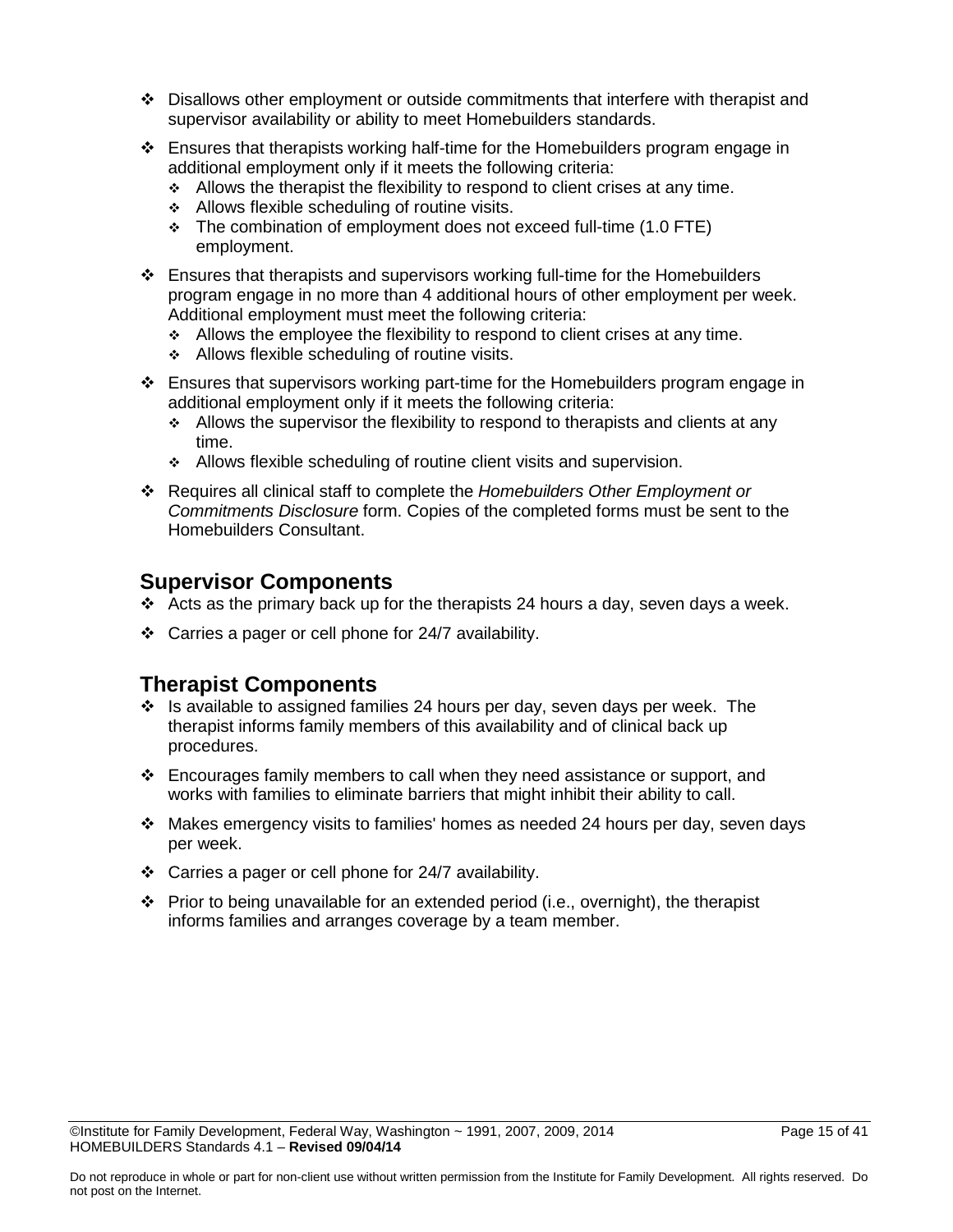### **5. Services Provided in the Client's Natural Environment**

HOMEBUILDERS services are provided primarily in the family's home. Some client contact may occur in other community locations that are part of the client's natural environment.

### **Rationales**

Providing HOMEBUILDERS services in the client's natural environment:

- $\div$  Facilitates a comprehensive and accurate family assessment.
- Allows monitoring of client safety and environmental conditions.
- Affords the therapist numerous opportunities to model, prompt, and reinforce the use of new skills. Opportunities for skill development in real situations are more relevant for families, and eliminate the need for transfer of learning between settings.
- \* Is more likely to include all family members and possibly members of the family's extended support network.
- Enables the program to serve families who are unable or unwilling to receive services in office settings.
- $\cdot \cdot$  Increases the likelihood that families will remain engaged and complete services.

### **Program Components**

- Collects and analyzes data regarding the location of service delivery.
- Provides adequate reimbursement to staff for all client-related travel.

### **Supervisor Components**

- $\div$  Consults with therapists whenever there are difficulties meeting with families in their homes.
- Reviews, and approves or denies, requests for any office-based client sessions.

- Serves families in the family home or their natural environment.
- Documents the location of each client session.
- $\div$  On the rare occasions that sessions occur in an office setting, documents the rationale for this decision.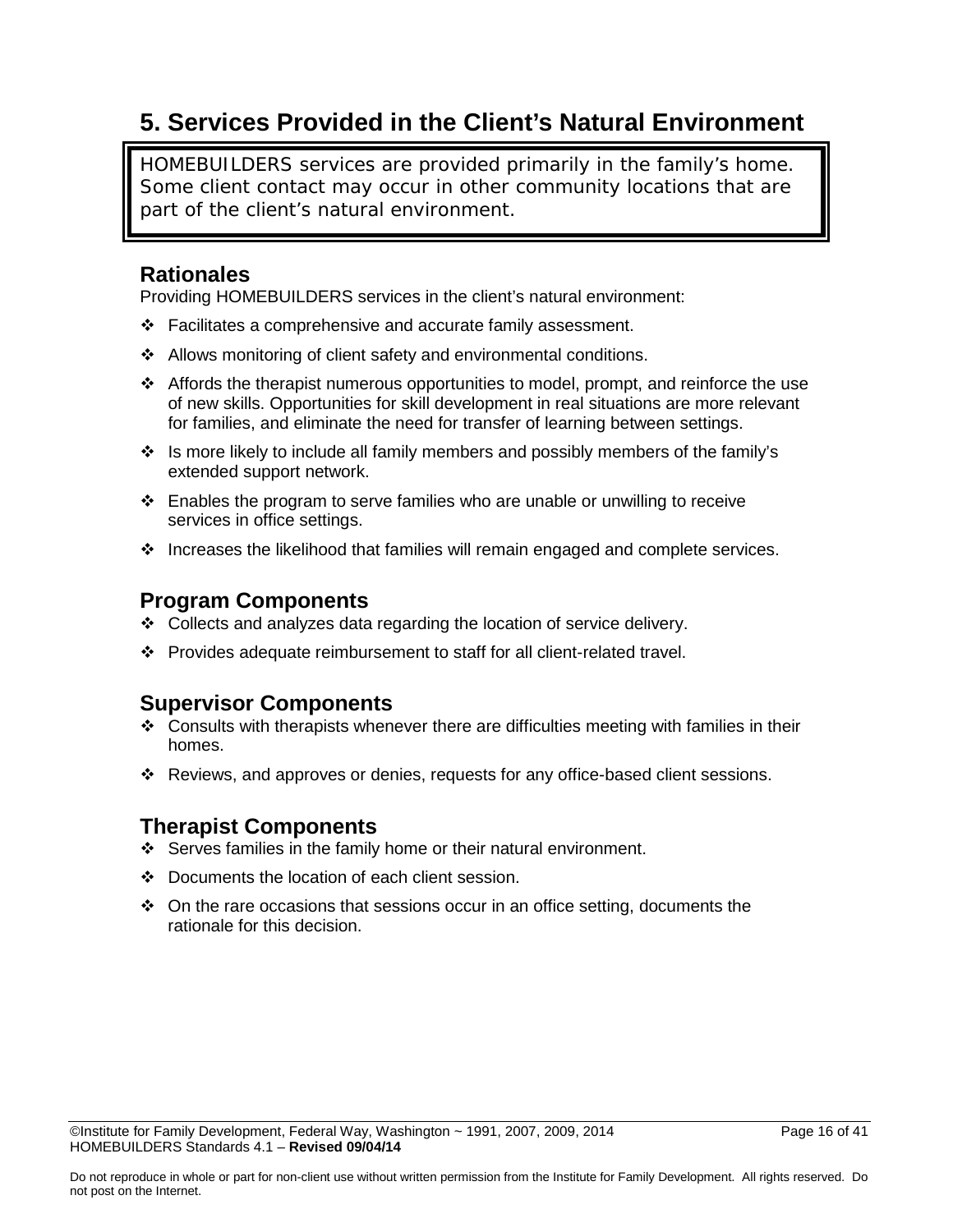### **6. Service Intensity and Caseload**

A full-time therapist typically serves 18-22 families per year, working with two families at a time. Service intensity (hours per week and total hours per intervention) varies across families, based on their needs. Families typically receive 40 or more hours of face-to-face contact during the intervention.

### **Rationales**

High service intensity and low caseloads:

- Reduce the risk of harm to family members by providing more opportunities to monitor safety, establish structure, and defuse crises before they escalate.
- $\div$  Allow the therapist to more quickly adapt to the culture and lifestyle of families.
- $\div$  Provide frequent opportunities for the therapist to assess progress on goals, reinforce family members' efforts, and adjust treatment plans as needed.
- $\div$  Allow time for the therapist to collaborate with the family's natural supports.
- Accelerate relationship development, engagement, and goal attainment.
- Quickly provide referents information needed to make decisions regarding child placement and case planning.
- $\div$  Allow the therapist to flexibly schedule sessions to accommodate the schedules of family members, and to continue most sessions for as long as is needed.

### **Public Agency Components**

- $\div$  Ensures adequate referrals to maintain therapist caseload.
- Requires the referent to have contact with family members within three days prior to referral to ensure their availability and explain program requirements.

### **Program Components**

- ❖ Has protocols to inform referents when therapists have openings.
- Collects and analyzes data regarding therapist caseloads and hours of service.

### **Supervisor Components**

Manages assignment of referrals to maintain expected caseloads.

- Typically provides 40 or more hours of face-to-face contact during a 4-week intervention. Some families receive significantly more than 40 hours.
- $\div$  Varies the hours of contact with each family according to their needs.
- $\div$  Typically meets with family members three to five times a week, with telephone contact often occurring between meetings.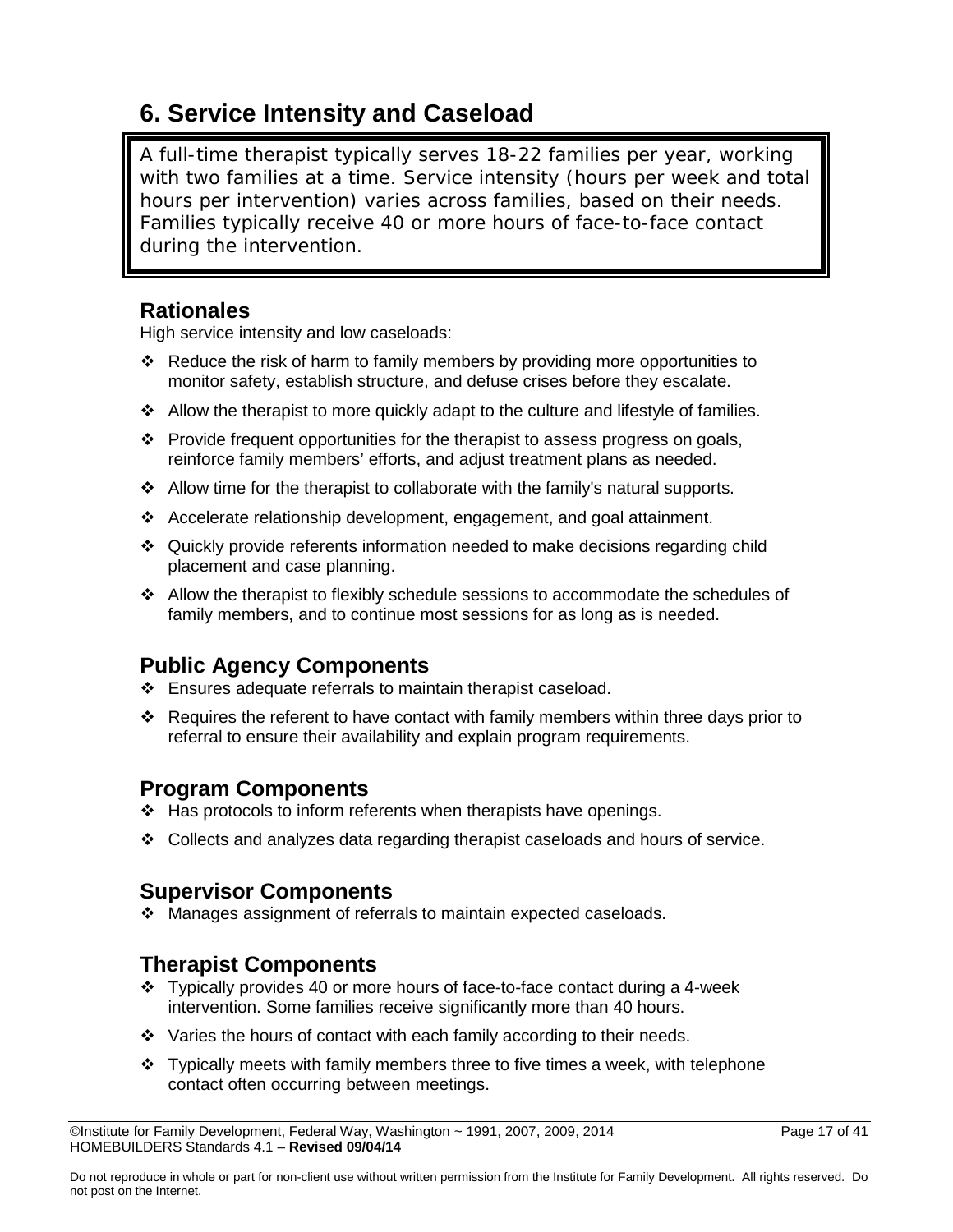Typically works with two families at a time. Periodically a therapist may have a caseload of one or three families for a short time.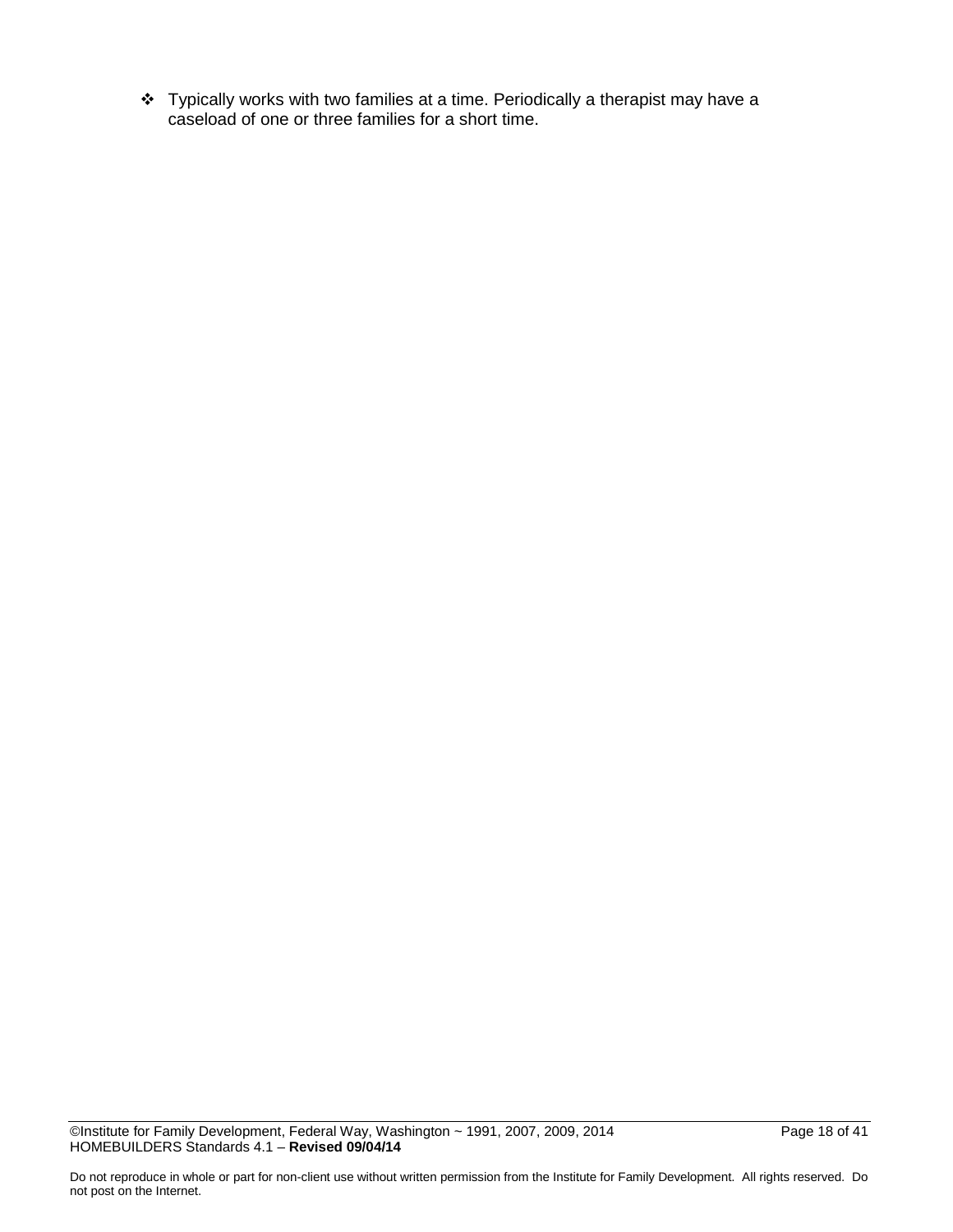### **7. Brevity of Services**

HOMEBUILDERS is a time-limited service; interventions are concluded when the imminent danger of placement or re-placement has been averted. Client families are usually seen for four weeks, with an option for service extension to six weeks if the additional service time would significantly reduce the likelihood of placement.

### **Rationales**

- \* Research has shown that an average of four weeks of Homebuilders service is enough for most client families to avert the need for placement.
- $\cdot$  Knowing that the service is time limited motivates families to meet frequently with the therapist and to participate in establishing and achieving intervention goals.
- $\cdot \cdot$  Interventions at this level of intensity must be time-limited to remain cost effective.

### **Program Components**

 $\div$  Collects and analyzes data regarding length of service and reasons for any service extensions.

### **Supervisor Components**

- Assists therapists in setting goals that are focused on placement prevention or reunification and that can be accomplished during the time available.
- $\div$  Conducts a weekly review with therapists to assess progress on goals and help structure their use of time and activities during the intervention.
- $\div$  Helps therapists determine when to conclude services, and authorizes any extensions. Extension of services beyond four weeks is based on the probability that continued services would substantially decrease the risk of placement. The consultant must approve all extensions for teams with a Level I supervisor.

- $\cdot \cdot$  Informs families about the brevity and intensity of the intervention.
- Sets specific goals with family members that are related to reducing the risk of placement, and that can be addressed within the intervention time frame.
- $\cdot$  Monitors the length of interventions and consults with the supervisor regarding timing of service closure.
- Typically serves each family for four weeks. With authorization from the supervisor, may extend services beyond four weeks. Therapists may extend an intervention up to 3 days without supervisor authorization IF the reason for the extension is that the client has to reschedule the final session, or that the client is unable to schedule a final session by the projected closure date. The supervisor must be informed of any such circumstances.

 $\oslash$  Olnstitute for Family Development, Federal Way, Washington  $\sim$  1991, 2007, 2009, 2014 Page 19 of 41 HOMEBUILDERS Standards 4.1 – **Revised 09/04/14**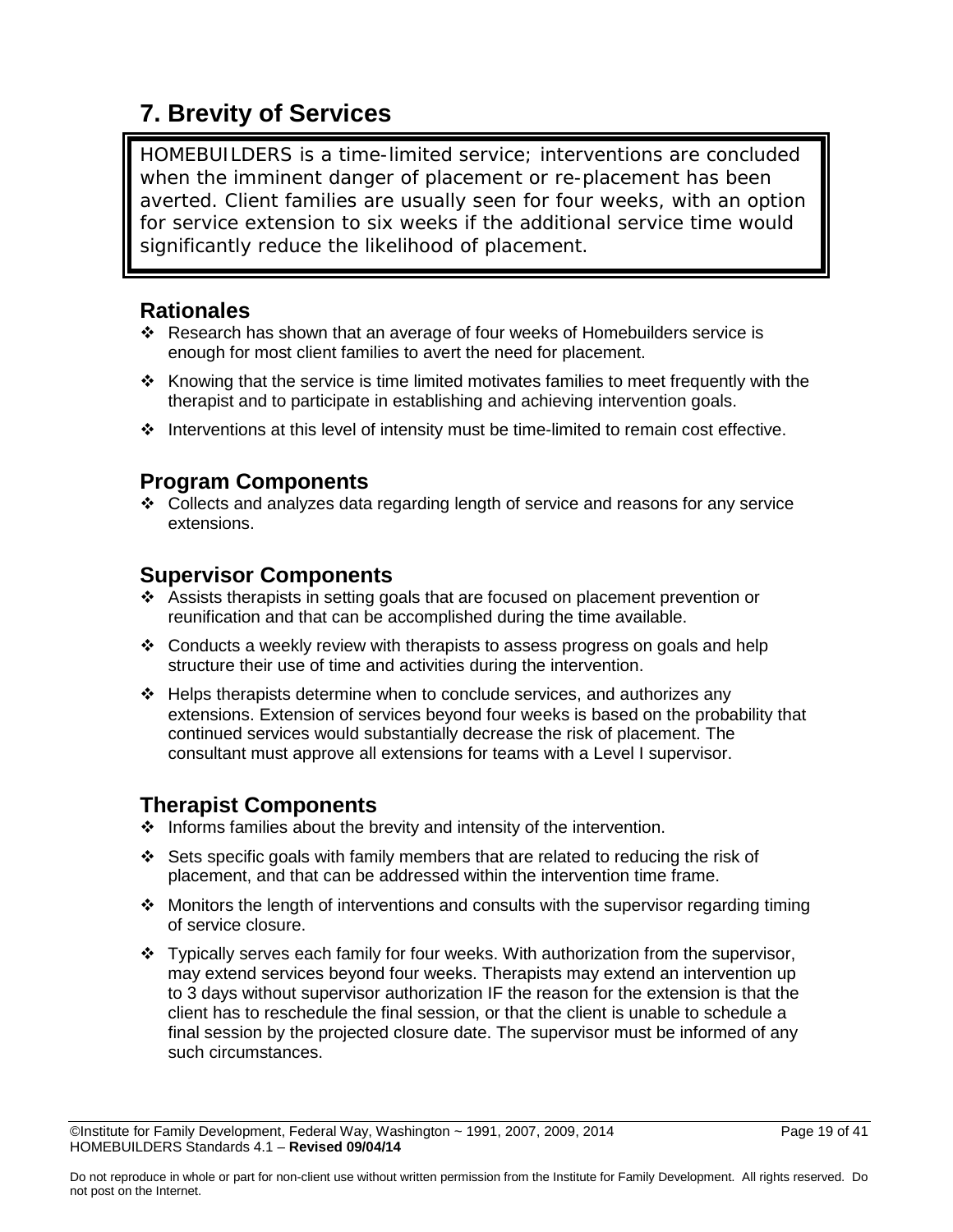## **8. Single Therapist Operating within a Team**

HOMEBUILDERS therapists operate within a team of three to five therapists, a supervisor and a program manager. Services are provided to families by a single therapist, with the clinical team providing back up. In rare circumstances, more than one therapist may serve a family.

### **Rationales**

Provision of services by a single therapist rather than multiple individuals:

- $\div$  Eliminates confusion regarding who is responsible for intervention activities.
- $\cdot \cdot$  Is an efficient approach in terms of planning, staffing, and scheduling.
- $\cdot \cdot$  Is less intrusive and overwhelming to family members, and enhances engagement.
- $\div$  Ensures that the assigned therapist has first-hand information regarding all aspects of the intervention.

Operating within a team:

- $\cdot$  Allows a therapist familiar with the family's circumstances to provide back up services if the assigned therapist is temporarily unavailable.
- $\div$  Gives therapists access to the skills, support, and assistance of other team members, including the benefits of team consultation.

### **Public Agency Components**

 $\cdot \cdot$  Funds the program in a manner that ensures contractors are able to maintain the required team size.

### **Program Components**

- $\div$  Employs a team of three to five therapists, a supervisor, and a program manager. Due to initial training requirements and case carrying responsibilities, new supervisors must be full-time for the first year regardless of team size. The program manager is typically the designated supervisor in the supervisor's absence.
- \* Requires the following minimum supervisory ratios once the supervisor has successfully completed the initial year of training and quality enhancement activities, including completion of all 6 interventions required of new supervisors without prior Homebuilders experience:
	- $\div$  Teams of three therapists require a minimum of a 0.60 FTE supervisor;
	- $\div$  Teams of four therapists require a minimum of an 0.80 FTE supervisor;
	- $\div$  Teams of five therapists require a full-time (1.0 FTE) supervisor.
- $\div$  Employs a program manager for the team. The amount of time varies considerably based on factors such as start-up activities, training needs, team size, supervisor level, and amount / timing of coverage provided for supervisor. See *Program Manager Roles and Responsibilities.*

 $\heartsuit$ Institute for Family Development, Federal Way, Washington  $\sim$  1991, 2007, 2009, 2014 Page 20 of 41 HOMEBUILDERS Standards 4.1 – **Revised 09/04/14**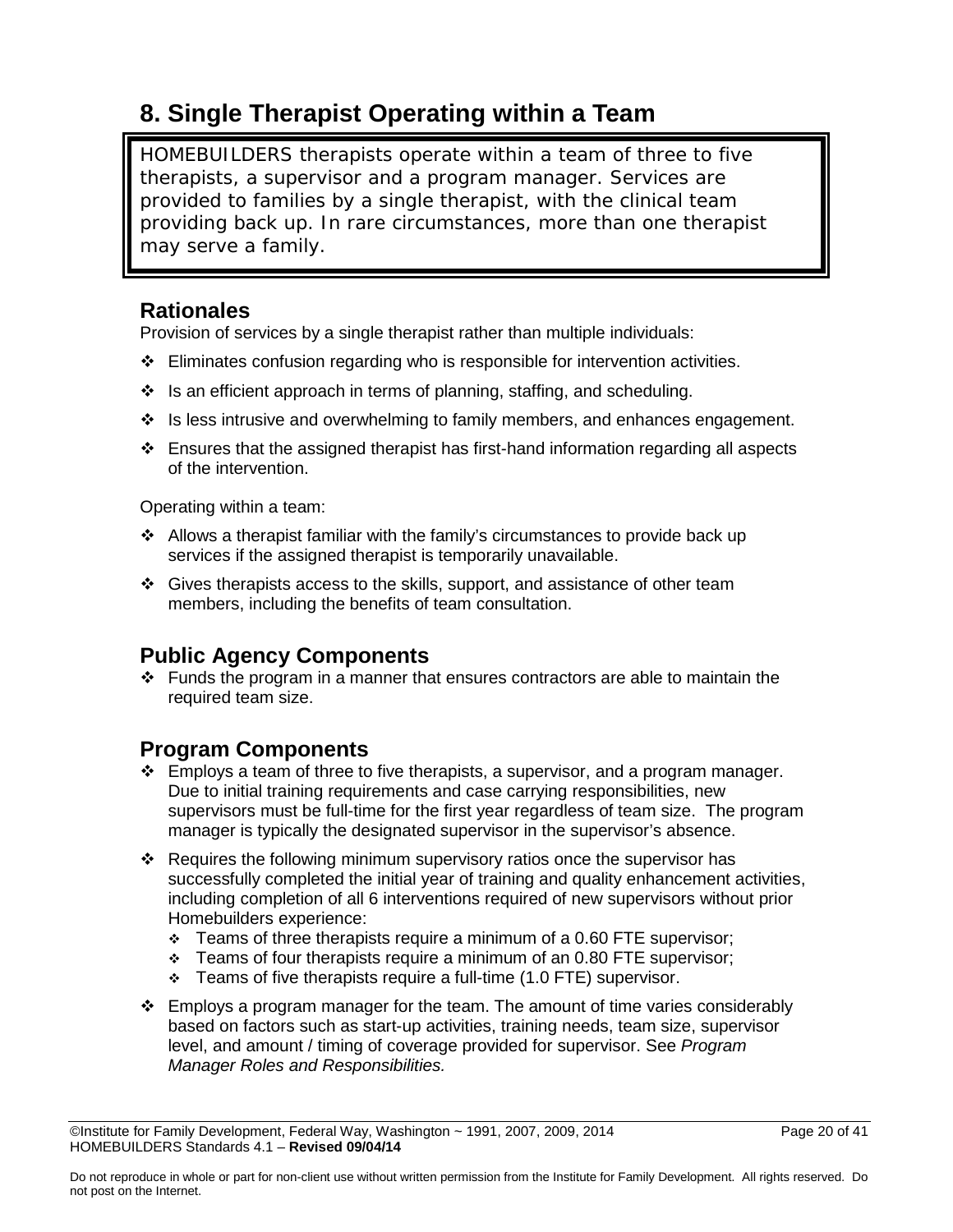- $\div$  Employs clerical staff for the team, to support supervisors and therapists in areas such as data and file management, and billing activities.
- $\cdot \cdot$  Uses agency employees as team members. Because of the essential role of supervision within the Homebuilders model, agencies do not use independent contractors on the team.
- $\div$  Employs either fulltime (1.0 FTE) or halftime (.5 FTE) therapists. The program primarily employs fulltime therapists. When needed to address unique circumstances (e.g., serving areas with low population density, retaining trained therapists), a team may employ up to two half-time therapists. Homebuilder consultant approval is required prior to employing half-time therapists on a team.
- $\div$  Requires team members to provide back up coverage for one another.
- $\div$  Ensures that only Homebuilders team members provide 24/7-client crisis response and back up.

### **Supervisor Components**

- Provides and helps arrange back up coverage for therapists when needed.
- ❖ Promotes teamwork and team cohesion.
- Assigns a single therapist to each family. In the following situations, another therapist or a supervisor may accompany the primary therapist to some or all client sessions:
	- Staff training.
	- Quality enhancement activities.
	- Structuring for client and therapist safety.
	- $\div$  Clinical strategies, approved by the Homebuilders consultant, that require more than one therapist.

- $\div$  Directly provides all of the services to an assigned family.
- Provides assistance to other team members to accomplish tasks with families that require more than one person (e.g., significant household clean-up, helping a family move, structuring for safety).
- $\div$  Provides back up for other members of the team.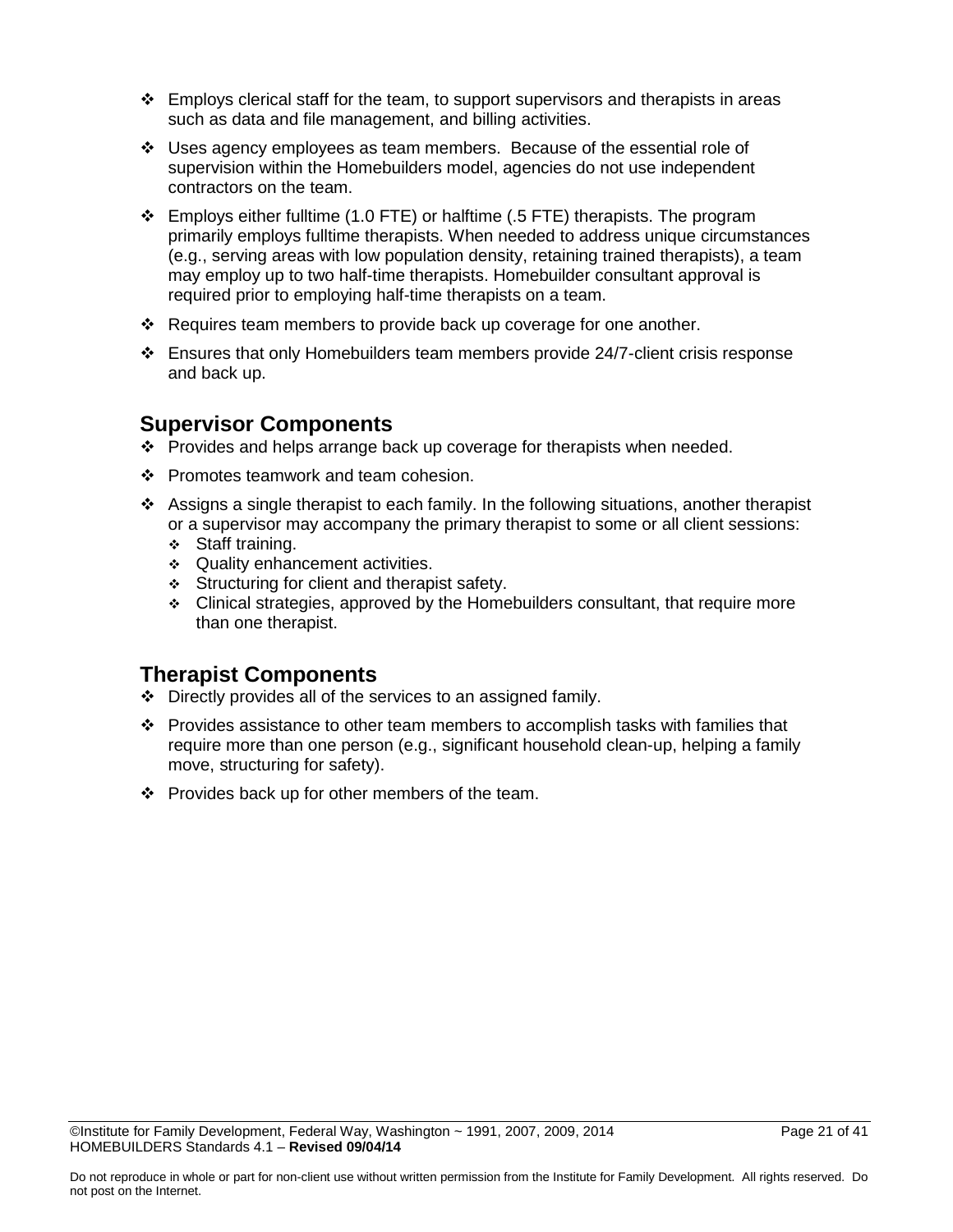### **9. Supervision and Consultation**

Consultation from a trained HOMEBUILDERS supervisor is available to therapists 24 hours a day, seven days a week. Supervisor-facilitated team consultation occurs at least weekly.

### **Rationales**

Frequent and effective supervision and consultation:

- Helps ensure client safety.
- Offers team members opportunities to provide personal support, enhance critical thinking, learn from each others ideas and resources, and share information on effective interventions.
- $\div$  Helps ensure all team members share the responsibility for providing high quality services to clients.
- $\cdot \cdot$  Provides opportunities for the supervisor to assess individual therapist and team performance and identify ongoing training needs.

### **Public Agency Components**

 Provides funding that adequately supports supervision and consultation requirements.

### **Program Components**

- Utilizes the Homebuilders guidelines regarding when therapists are required to contact their supervisors.
- \* Provides funding for technology necessary to ensure 24/7 supervisor availability (e.g., cell phones, pagers).
- Requires in person team consultation at a minimum frequency of once per week.

### **Supervisor Components**

- $\cdot \cdot$  Is available to therapists for immediate consultation on a 24/7 basis. When unavailable, arranges for back-up and ensures therapists have contact information for the designated back-up person.
- $\div$  Works with the Homebuilders consultant to identify a designated back up, typically the program manager or an experienced Homebuilders supervisor or therapist.
- Facilitates weekly team consultation, following Homebuilders consultation guidelines.
- $\cdot \cdot$  Provides individual consultation as needed to ensure every family is staffed weekly. The supervisor typically has several contacts each week with therapists to discuss clinical and performance issues.
- ❖ Provides team and individual consultation:
	- **Monitors the quality of interventions.**
	- $\div$  Helps therapists use critical thinking skills to evaluate their own performance.

 $\oslash$  Olnstitute for Family Development, Federal Way, Washington  $\sim$  1991, 2007, 2009, 2014 Page 22 of 41 HOMEBUILDERS Standards 4.1 – **Revised 09/04/14**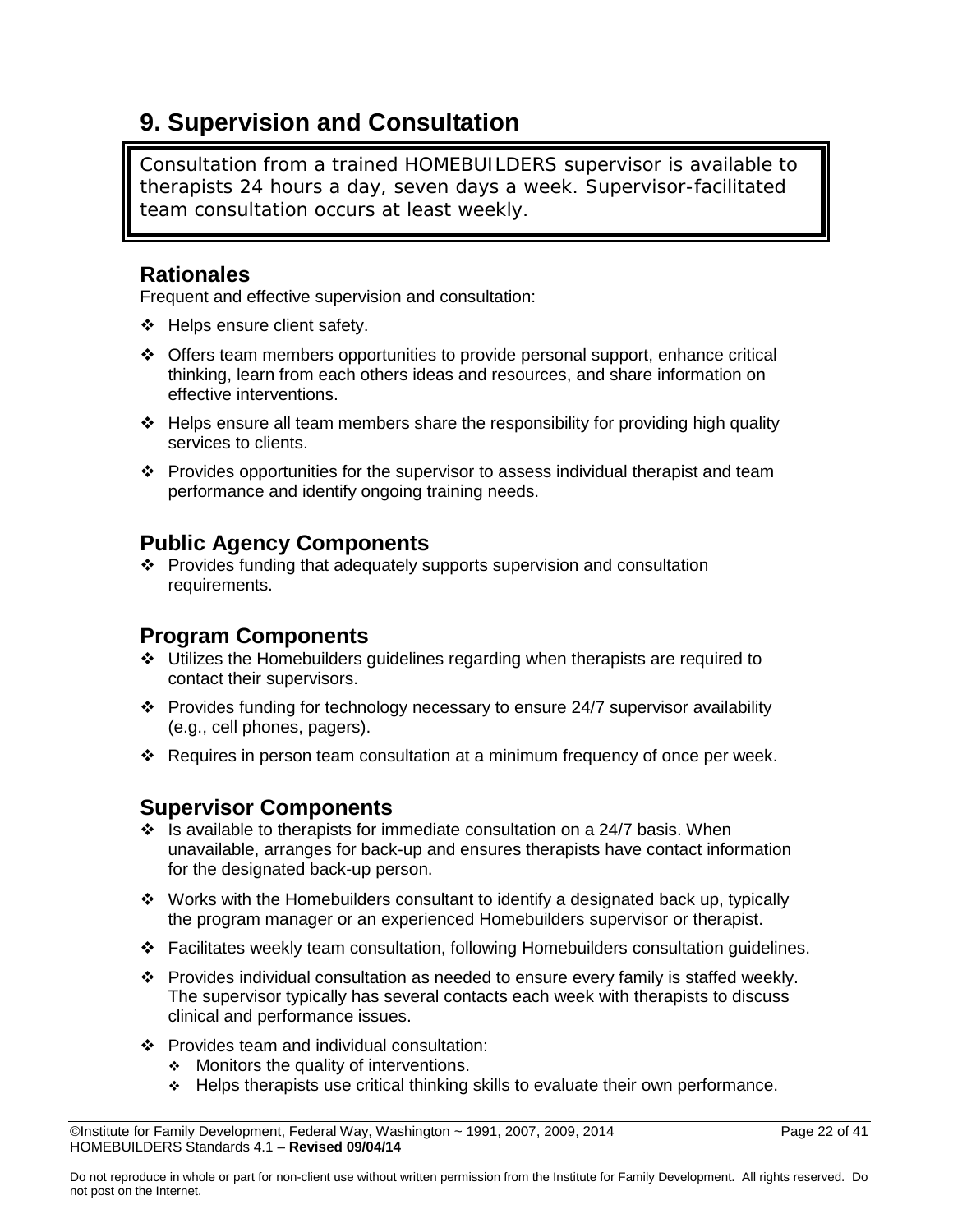- **Teaches clinical skills and specific intervention strategies.**
- $\div$  Helps therapists use the reflective practice model throughout the intervention.
- Models and reinforces behavior that is consistent with Homebuilders values.
- Gives performance-based feedback in a constructive manner.
- Offers behaviorally specific observations and provides rationales for suggested behavior changes.
- Addresses safety and liability issues.
- Elicits team participation.
- Offers emotional and technical support to therapists.
- $\div$  Establishes an atmosphere in which therapists can report with candor and mistakes are viewed as opportunities for learning.
- $\triangleleft$  Accompanies therapists on home visits on a regular basis and provides performance-based feedback.
- In dangerous situations, follows Homebuilders guidelines regarding when to contact the Homebuilders consultant.

- $\div$  Consults at least once a week with the supervisor regarding each current family.
- $\div$  Prepares for, and actively participates in, weekly supervisor-facilitated team consultation, following the Homebuilders consultation guidelines.
- $\div$  In difficult or dangerous situations, consults with the supervisor or designated back up.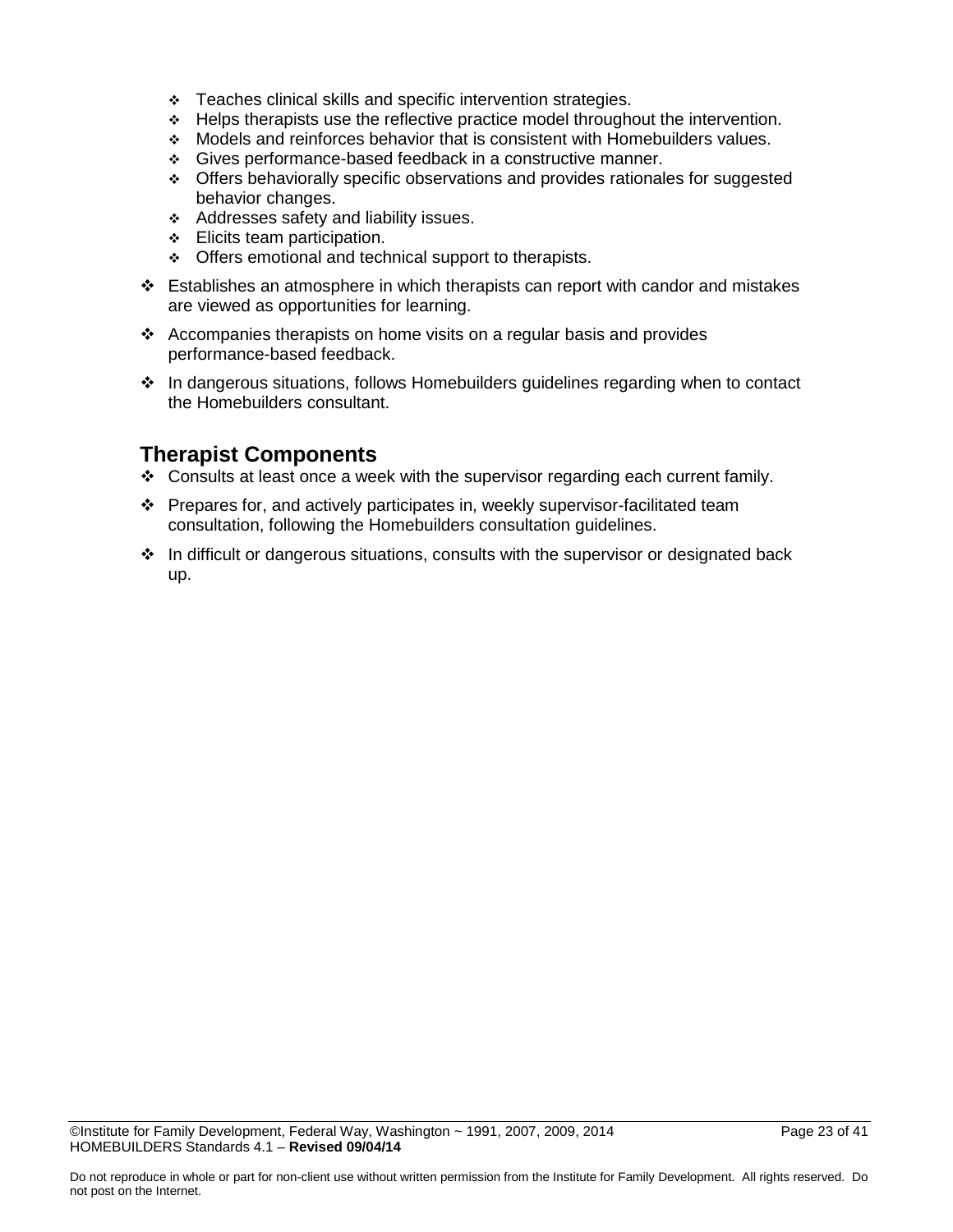### **10. Ongoing Quality Enhancement**

Therapists, supervisors and program managers receive the initial and ongoing training, consultation, and support necessary to deliver quality services. Programs participate in ongoing quality enhancement processes to ensure fidelity to the HOMEBUILDERS model. Data are used to evaluate and improve program outcomes.

### **Rationales**

Quality enhancement systems are integral to:

- Demonstrating positive outcomes.
- Maintaining the model fidelity necessary to achieve program outcomes.
- $\div$  Supporting therapists by providing high-quality training and consultation.

### **Public Agency Components**

- Funds Homebuilders' Quality Enhancement Systems and Training (QUEST).
- Follows the QUEST Site Development Schedule for Homebuilders Implementation.
- $\cdot$  Requires and funds providers' ongoing participation in QUEST.

### **Program Components**

- ❖ Follows the Homebuilders standards regarding staffing.
	- $\div$  Therapists have a graduate degree in social work, psychology, counseling, or a closely related field; or a bachelor's degree in social work, psychology, counseling, or a closely related field and at least 2 years of experience working with children and families.
	- Supervisors have a graduate degree or greater in social work, psychology, counseling, or a closely related field and at least 2 years experience working with children and families; or a bachelor's degree in social work, psychology, counseling, or a closely related field and at least 4 years experience as a Homebuilders therapist.
	- $\div$  Program managers must meet the same education and experience requirements as Homebuilders supervisors.
- $\div$  If a Homebuilders team has a student intern, the following criteria must be met:
	- The student must be a master's degree candidate in a related field, or enrolled in a bachelor's course of study in a related field and have 2 years of relevant work experience.
	- \* The field instructor must be an experienced Homebuilders therapist or experienced Homebuilders supervisor.
	- The student must participate in all required training and QUEST activities.
	- \* The student must meet all requirements of Homebuilders employment (e.g., flexible scheduling, working at least half-time, available 24/7, etc.).
	- $\div$  The team is limited to a maximum of 2 students at a time. Homebuilders consultant approval is required for a second student.

<sup>©</sup>Institute for Family Development, Federal Way, Washington ~ 1991, 2007, 2009, 2014 Page 24 of 41 HOMEBUILDERS Standards 4.1 – **Revised 09/04/14**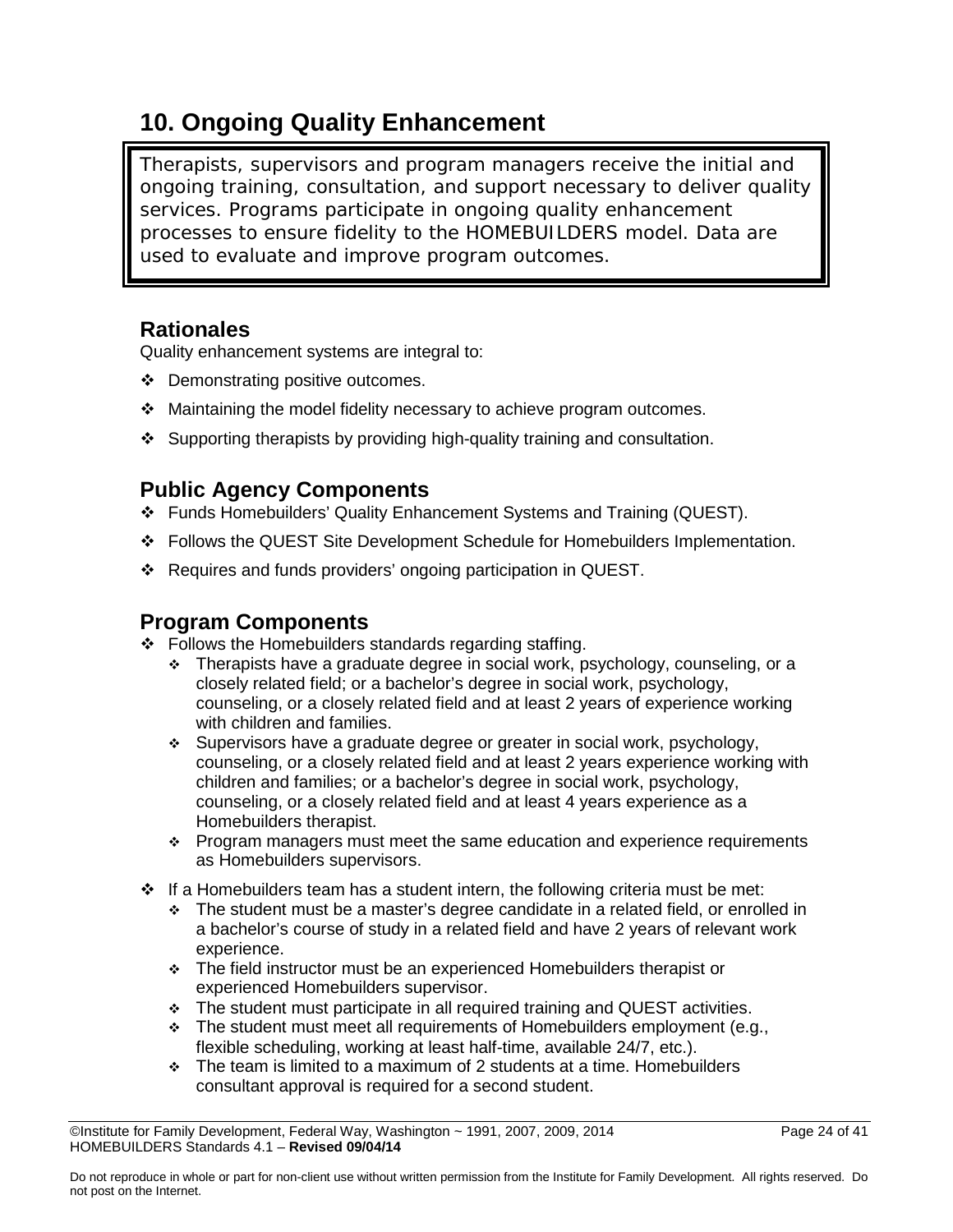- Homebuilders consultant approval is required for use of students in teams with a Level I supervisor.
- Ensures team members participate in all Homebuilders training required for their position.
- Ensures clinical staff complete the Homebuilders Core Curriculum prior to providing services to clients on their own.
- $\div$  Ensures the supervisor receives appropriate on-the-job training. If the supervisor does not have prior Homebuilders experience, the program manager and Homebuilders consultant develop an initial training plan. This plan ideally includes the supervisor being accompanied by an experienced Homebuilders practitioner on two complete interventions. If that is not possible, because there are no experienced Homebuilders practitioners in the site, an alternative plan will be developed. This plan may include consultant review of audio or videotaped client sessions, frequent staffing with the consultant, periodic home visit observations by the consultant, or an externship at the Institute for Family Development or another agency with an experienced Homebuilders team.
- Uses Homebuilders approved evaluation tools to collect and analyze data regarding goal attainment and changes in family functioning over the course of the intervention.
- Collects and analyzes feedback from referents and clients.
- $\div$  Utilizes the Homebuilders client information system to gather data regarding model fidelity and outcome attainment.
- $\cdot \cdot$  Institutes routine feedback mechanisms to assess staff satisfaction with the quality of organizational support.
- $\cdot \cdot$  In collaboration with the Homebuilders consultant, develops and implements a team Quality Enhancement Plan at least once a year. Homebuilders Standards or Fidelity Measures not being met are addressed in the Quality Enhancement Plan. Quality Improvement Plans may be put in place when a Quality Enhancement Plan or Professional Development Plan does not result in the needed improvements within the specified timeframe, or when any serious incident related to the standards occurs.
- $\cdot \cdot$  Ensures therapists have access to the technology necessary to utilize the Homebuilders web-based client information system.
- \* Provides a confidential meeting space with a speakerphone for team consultation.

### **Supervisor Components**

- Participates in all required QUEST activities, and functions as the primary liaison with the Homebuilders consultant.
- $\div$  Participates in initial on-the-job training activities planned by the Homebuilders consultant and program manager.
- Has continuing client contact requirements:
	- Supervisors without prior Homebuilders experience must complete a minimum of six full Homebuilders interventions during the first year. Supervisors of teams of four or five new therapists may complete the interventions over the first 18 months. Up to two of the six interventions can be training interventions (the supervisor as lead therapist with a therapist shadowing). Additional interventions may be required based on the supervisor's model fidelity and client outcomes.

 $\heartsuit$ Institute for Family Development, Federal Way, Washington  $\sim$  1991, 2007, 2009, 2014 Page 25 of 41 HOMEBUILDERS Standards 4.1 – **Revised 09/04/14**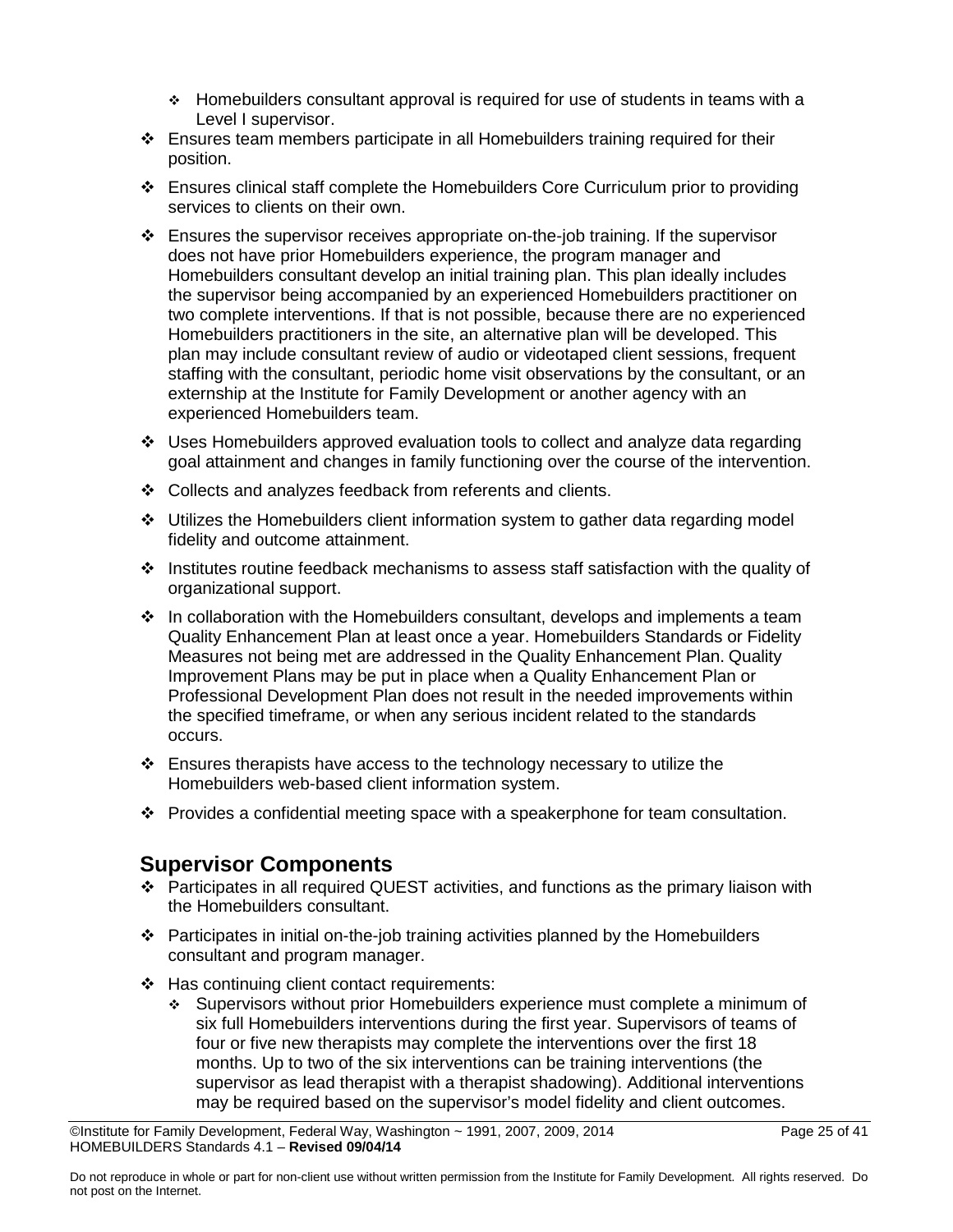- Supervisors must have at least 40 client contact hours per year.
- Provides on-the-job training to therapists in all aspects of the position including delivery of direct services to families, working with referents and other professionals, completing clinical documentation, participating in team consultation, and knowledge of community resources. If approved by the consultant, an experienced Homebuilders therapist may substitute for the supervisor.
- $\cdot \cdot$  The supervisor and Homebuilders consultant develop and implement a plan for therapists to shadow, be shadowed, and begin serving families independently.
	- $\div$  Therapists shadow the supervisor on one complete intervention, with the supervisor taking primary responsibility for the intervention.
	- $\div$  The supervisor shadows therapists on the equivalent of at least one complete intervention in which the therapist takes primary responsibility. This can occur during a single intervention or be spread over the first 2 to 4 interventions. The shadowing may occur simultaneously with the therapist accompanying the supervisor on the first intervention.
	- $\div$  The supervisor and Homebuilders consultant work with therapists to assess their readiness to begin working with families independently (this may occur before the completion of the intervention that is shadowed by the supervisor).
	- $\cdot$  The supervisor attends intake sessions with therapists for at least the first four interventions in which the therapist is taking the primary responsibility.
	- $\cdot$  If multiple therapists are being trained at the same time, the supervisor and consultant develop a plan for adjusting the sequence and timing of shadowing.
- ❖ Completes an initial skills assessment with therapists.
- $\cdot \cdot$  The supervisor and Homebuilders consultant work with therapists to create an initial Professional Development Plan, which includes identification of training needs and resources to meet these needs.
- Evaluates progress on meeting the goals of therapists' Professional Development Plans, and works with therapists to develop new plans annually.
- $\div$  Utilizes data from the Homebuilders client information system to routinely evaluate and improve individual and team performance.
- Monitors client placement rates. If patterns in the causes of placement emerge, works with therapists to make changes in treatment approaches.
- Reviews all clinical reports prior to submittal to outside entities.
- $\div$  Conducts clinical record reviews and provides feedback to therapists.
- Follows *HOMEBUILDERS® Guidelines for when to Contact the Homebuilders Consultant*.

- ❖ Participates in required QUEST activities.
- $\cdot \cdot$  Uses the client record to document intervention activities in a clear, behaviorally specific manner, with enough detail that a reviewer unfamiliar with the family would understand what occurred.
- Utilizes data from the Homebuilders client information system to routinely selfevaluate performance regarding model fidelity and outcome attainment.

<sup>©</sup>Institute for Family Development, Federal Way, Washington ~ 1991, 2007, 2009, 2014 Page 26 of 41 HOMEBUILDERS Standards 4.1 – **Revised 09/04/14**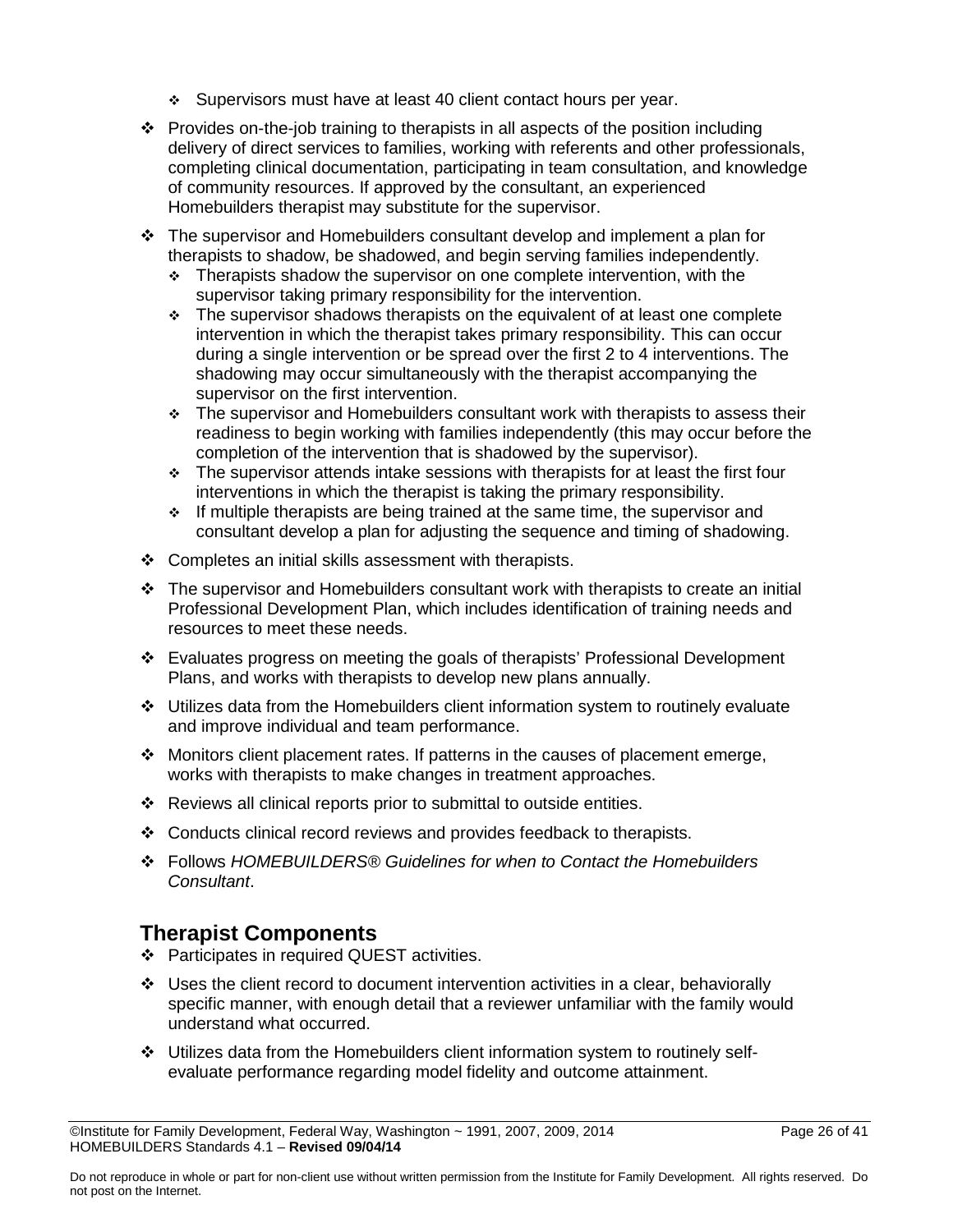### **11. Promoting Safety**

Throughout the intervention, the therapist assesses child, family, therapist, and community safety. The therapist structures the environment and uses clinical strategies designed to promote safety.

### **Rationales**

 Families referred to Homebuilders usually have a history of harmful behavior, and the potential for harm to family members, therapists, and community members may be high.

### **Public Agency Components**

Provides information regarding safety issues at the time of referral.

### **Program Components**

- $\div$  Adopts policies and procedural guidelines that ensure:
	- $\div$  Therapists are available to their assigned families 24 hours per day, 7 days per week.
	- $\cdot$  The supervisor is available 24 hours per day, 7 days per week to respond to family crises and to consult with therapists regarding safety concerns.
	- \* The supervisor and other team members provide back up coverage for families.
	- $\div$  Consultation including emergency, immediate consultation is available to all therapists and supervisors on a 24/7 basis.
	- $\cdot$  Therapists are trained to consult with their supervisor whenever a need is indicated (see *HOMEBUILDERS® Guidelines for Contacting Your Supervisor*).
	- \* Therapists are required to report safety concerns to the supervisor and referent.
	- $\div$  The referent is consulted, and services are terminated, when situations present too great a danger to family members or therapists.
- Solicits feedback from referents and clients regarding whether safety concerns were adequately addressed during services.

### **Supervisor Components**

- $\div$  Takes referrals, and ensures they include adequate information about safety risks.
- $\div$  Consults with therapists regarding safety issues to help identify risks, utilize structuring techniques to promote safety, and help family members implement safety plans. Reviews written safety plans as soon as possible after they are developed to ensure they adequately address the identified safety concerns.
- $\div$  Increases the amount of consultation when serious safety risks exist or safety concerns escalate.
- Accompanies therapists on home visits, or designates a team member to do so, when the situation indicates that having another person present will increase safety.

### **Therapist Components**

 Assesses and identifies safety concerns and risks, including signs of child abuse or maltreatment, domestic violence, suicidal / homicidal intent, and environmental risks.

<sup>©</sup>Institute for Family Development, Federal Way, Washington ~ 1991, 2007, 2009, 2014 Page 27 of 41 HOMEBUILDERS Standards 4.1 – **Revised 09/04/14**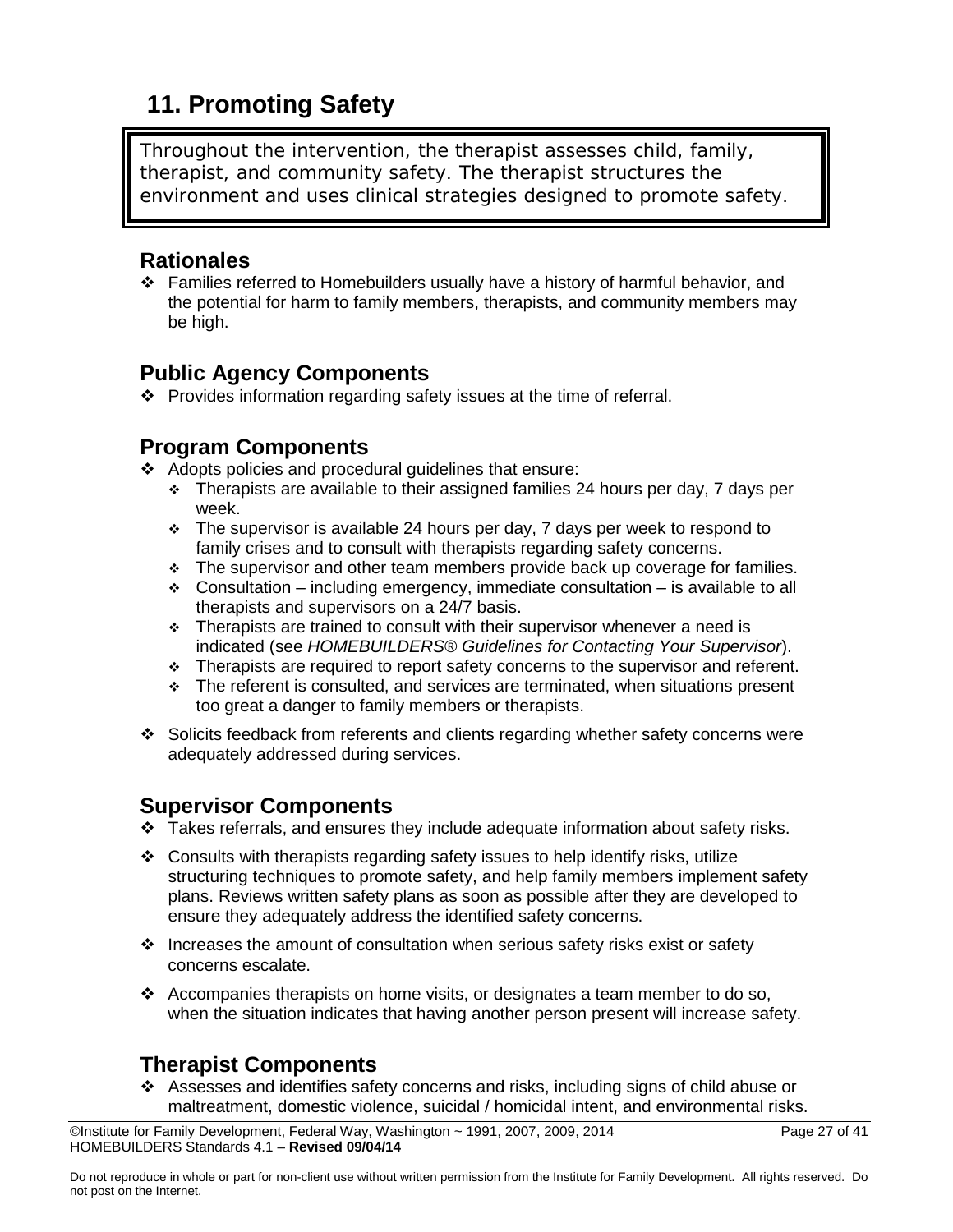The therapist manages the extent to which perception of risk is being influenced by stereotypes related to the family's geographical location or cultural group.

- $\cdot \cdot$  Works with family members to reduce environmental safety risks by addressing issues such as child safety devices and barriers, nutrition, hygiene, minimum household cleanliness standards, etc.
- $\div$  Teaches effective, age-appropriate child supervision skills. The therapist helps caregivers learn to assess their own capabilities and determine when it is necessary to seek an alternate caregiver. The therapist helps family members learn how to select safe alternate caregivers.
- \* Teaches family members appropriate child safety skills to safeguard against child sexual abuse.
- $\cdot \cdot$  When there is a threat of self-harm, child abuse or neglect, or physical violence between family members, develops a safety plan tailored to address the family members' specific safety concerns.
- ❖ Increases safety by:
	- Using reflective listening to de-escalate family members.
	- $\div$  Maintaining frequent contact with the family, especially when serious safety risks exist or safety concerns escalate.
	- Strategically scheduling sessions at times when there is increased potential for problem behavior to occur.
	- \* Responding to crisis situations on a 24-hour basis throughout the intervention.
- Uses a variety of strategies to de-escalate potentially violent situations during sessions, such as:
	- **Engaging family members in a collaborative, non-authoritarian way.**
	- ◆ Using environmental structuring techniques.
- $\div$  Teaches family members techniques to reduce the potential for violence (e.g., leaving the situation, REBT, self-calming strategies).
- $\div$  Does not enter situations in which the therapist's own safety cannot be reasonably ensured. Structures sessions to maximize therapist safety (e.g., meeting in a neutral site) in situations where there is a high degree of danger.
- Follows program guidelines (see *HOMEBUILDERS® Guidelines for Contacting Your Supervisor)* and mandatory reporting statutes for reporting or responding to safety concerns and lack of client contact.
- When family, community member, or therapist safety cannot be reasonably ensured with intensive services in place, advocates for alternative protective measures and closes the case. Alternative protective measures could include placement of the child, voluntary or involuntary commitment or hospitalization, or removal of an offender from the home.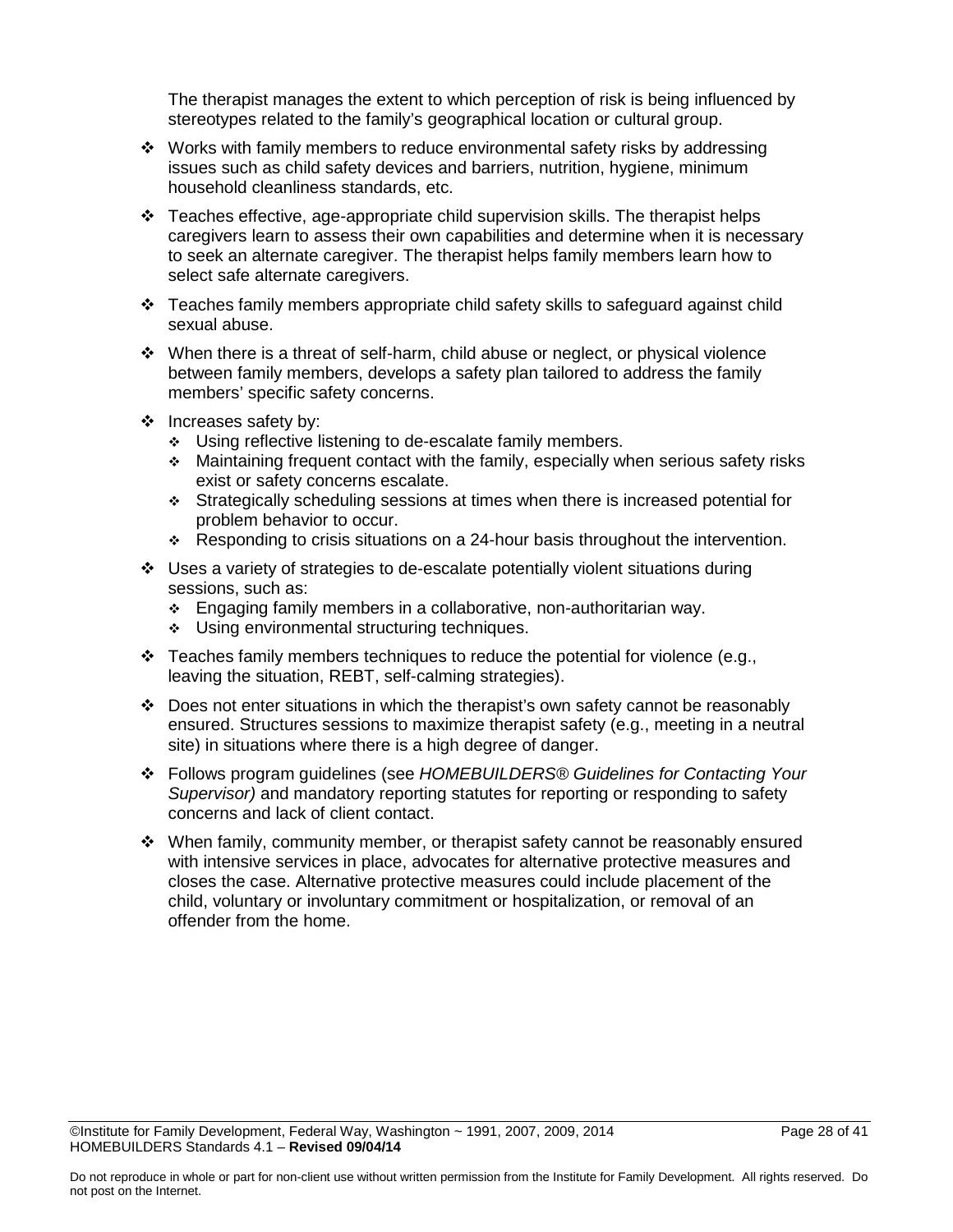### **12. Individually Tailored Services**

The therapist tailors services and flexibly schedules sessions based on family members' needs, goals, values, culture, circumstances, learning styles, and abilities.

### **Rationales**

Individually tailored services:

- \* Result in higher goal attainment because the intervention strategies fit family member needs, values, culture, and learning style.
- $\div$  Allow therapists to vary the length of sessions to meet the needs of clients.
- Promote family participation in services. Work and school schedules often make it difficult for family members to receive services. By being available at a wide range of times, therapists are able to arrange session times that are convenient to family members.

### **Program Components**

- Requires therapists to flexibly schedule their work hours to ensure they are able to see families at times that are responsive to family members' needs and circumstances.
- $\cdot \cdot$  Promotes respect for diversity. All program staff are required to use skills for working in a culturally diverse environment, including: modeling awareness of personal biases; demonstrating respect for, and value of, diversity; and participating in appropriate resolution of conflict that arises from cultural differences.
- $\div$  Allocates funds for a variety of clinical materials and resources (e.g., books, audiovisual materials, conference fees, in-service training).
- Solicits feedback from family members regarding whether services were responsive to family needs, and whether they were respectful of family culture.

### **Supervisor Components**

- $\div$  Emphasizes the importance of using a wide variety of clinical strategies to respond flexibly to family situations. The supervisor helps therapists develop therapeutic strategies tailored to each family. There is no proscribed length of sessions or set curriculum to be presented during sessions; session length and content are tailored to the family.
- $\cdot \cdot$  Is aware of issues related to the delivery of culturally responsive services and utilizes this knowledge in consultation with therapists, and refers therapists to appropriate cultural consultants when necessary.

- Provides a wide variety of clinical, concrete, and advocacy services.
- $\div$  Identifies and uses teaching methods and tools that best match family members' values, culture, and learning styles.

<sup>©</sup>Institute for Family Development, Federal Way, Washington ~ 1991, 2007, 2009, 2014 Page 29 of 41 HOMEBUILDERS Standards 4.1 – **Revised 09/04/14**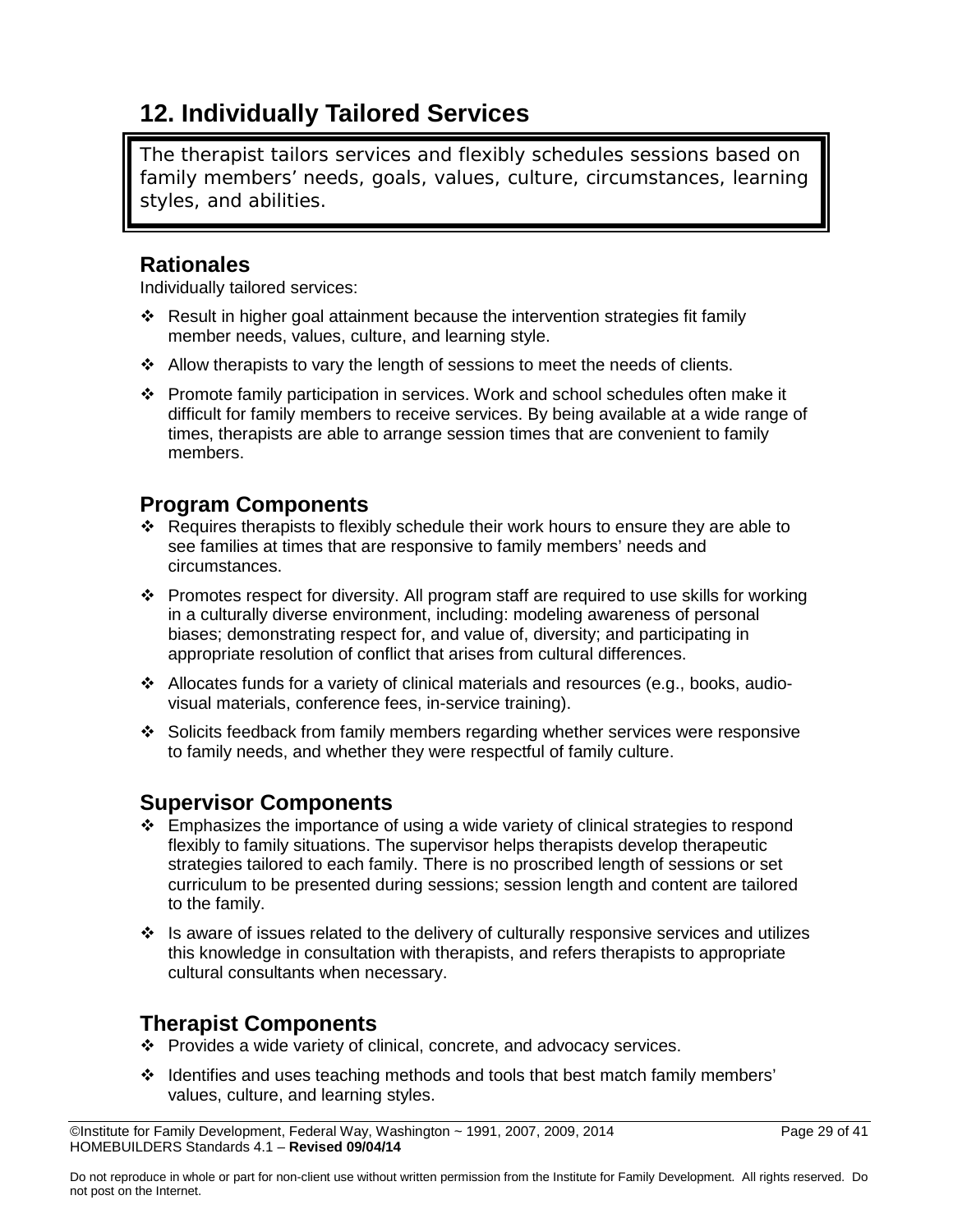- $\div$  Establishes a plan for each session, while remaining flexible and adjusting activities based on the circumstances of the family at the time of the session.
- \* Provides services at the level of frequency, intensity, and duration appropriate to prevent placement or achieve reunification.
- $\div$  Schedules sessions at times that are convenient to families, and strategically schedules appointments at times when problems are likely to occur, including evenings and weekends. Session length is based on the needs of the family.
- Generally conducts a combination of individual and family sessions, and includes anyone family members want involved in the intervention.
- \* Works to minimize the effects of personal biases when working with clients and fellow program staff.

*NOTE: Culture is broadly defined, and includes factors such as: race, ethnicity, socioeconomic status, values, education, lifestyle, age, gender, sexual orientation and religious beliefs.*

 $\heartsuit$ Institute for Family Development, Federal Way, Washington  $\sim$  1991, 2007, 2009, 2014 Page 30 of 41 HOMEBUILDERS Standards 4.1 – **Revised 09/04/14**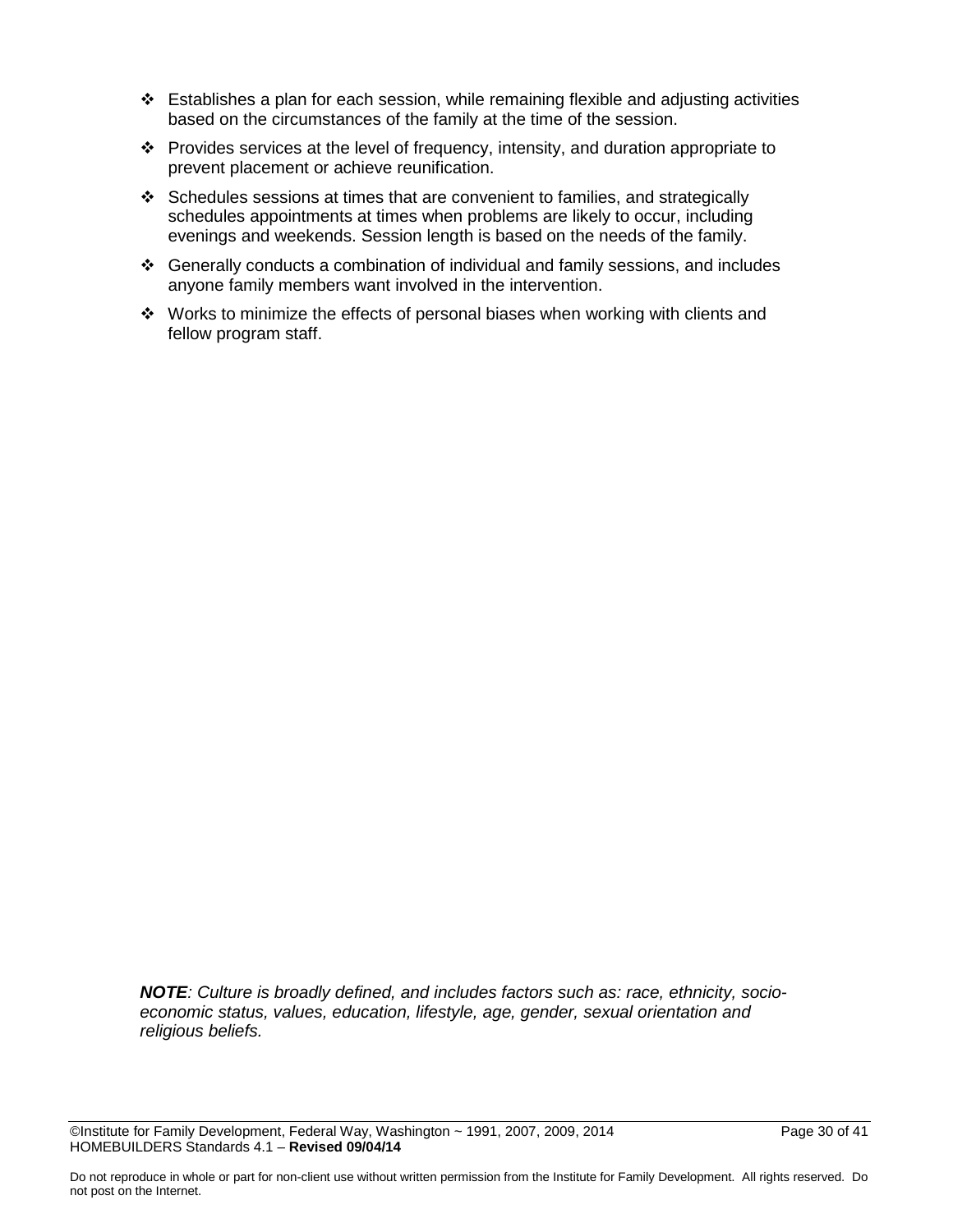### **13. Engagement and Motivation Enhancement**

The therapist develops and maintains a positive, collegial working relationship with family members. The therapist assumes responsibility for motivating family members, and employs a variety of motivation enhancement strategies.

### **Rationales**

When family members are engaged and motivated, they are more likely to:

- ❖ Share important information.
- \* Accept suggestions and recommendations.
- ❖ Participate in sessions and complete the intervention.
- $\div$  Be successful in changing their behavior.

### **Program Components**

- $\div$  Ensures therapists have the flexibility to use engagement strategies, such as: dressing casually, accepting food from families, allowing session time for casual conversation, taking family members out for coffee, providing transportation, etc.
- Allocates funds for client engagement activities and basic needs.

### **Supervisor Components**

- $\div$  Throughout the intervention, helps therapists:
	- Assess engagement of family members.
	- ❖ Identify strategies for fostering engagement.
	- Assess family members' current stage of change.
	- \* Tailor clinical strategies to enhance motivation to change.
	- Respond appropriately to referent requests that compromise therapists' ability to engage the family (e.g., enforcing public agency directives or engaging in investigative activities such as unannounced visits, checking trash cans, etc).

- $\div$  Uses a variety of strategies to enhance engagement with family members:
	- $\div$  Behaves as a guest in the family's home.
	- $\div$  Demonstrates respect for the family's cultural and lifestyle norms, values, environment, and time.
	- Spends time, especially in early sessions, in casual conversation and shows an interest in the whole person (likes, dislikes, values, interests, concerns, etc.).
	- \* Uses reflective listening skills to demonstrate understanding and empathy.
	- Develops an awareness of her own personal framework and how it may impact the relationship.
	- $\div$  Participates in activities (e.g., shopping, going to the park) with family members, when such activities contribute to the therapeutic relationship or enhance the family's motivation to work on goals and objectives.

 $\oslash$  Olnstitute for Family Development, Federal Way, Washington  $\sim$  1991, 2007, 2009, 2014 Page 31 of 41 HOMEBUILDERS Standards 4.1 – **Revised 09/04/14**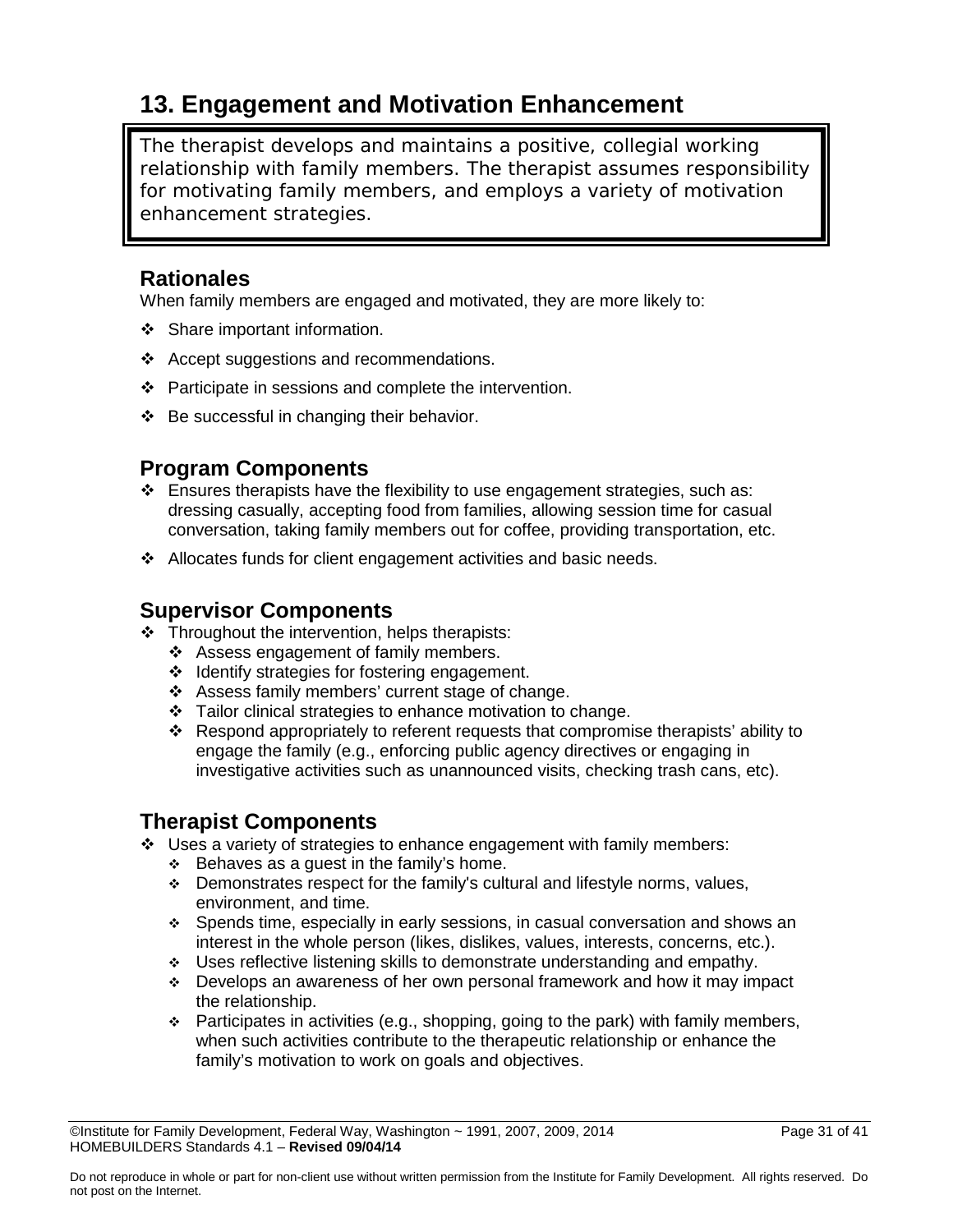- Offers concrete services or assistance as a way to engage families (e.g., help with household tasks, transportation).
- Uses a variety of strategies that enhance motivation for change:
	- \* Tailors strategies to each individual's stage in the change process.
	- \* Provides information and feedback to increase family members' awareness of the reasons their children are at risk of placement.
	- Acknowledges and addresses concerns family members have about making changes.
	- $\div$  Instills hope by acknowledging and reinforcing the family's strengths, resources and past successes; sharing information about the success of the Homebuilders program; and reframing.
	- \* Evokes rationales for change that are relevant to family members.
	- $\div$  Collaborates with family members to generate solutions and behavior change options.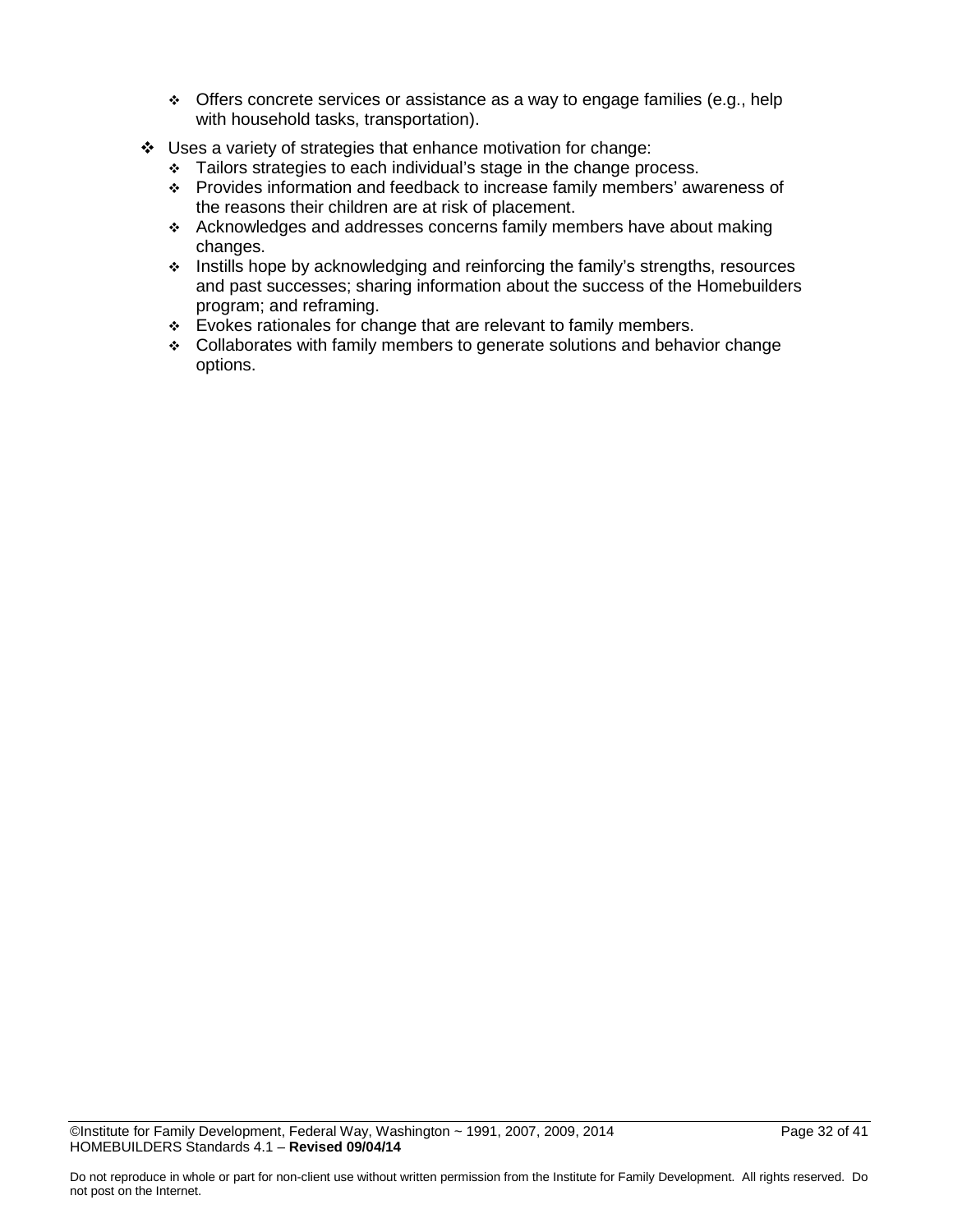### **14. Comprehensive Assessment**

The therapist conducts a behaviorally specific, interactive, ongoing, holistic assessment. The assessment includes information about family strengths, values, skills, problems, needs, and barriers to goal attainment.

### **Rationales**

- $\div$  A behaviorally specific assessment is respectful of families; is easy for them to understand; and provides detailed information necessary to enhance motivation, set goals, and develop service plans.
- An interactive assessment engages family members in clarifying their problems, needs, strengths, and goals.
- A holistic assessment is more likely to be complete and accurate, and includes information about all systems impacting the family.
- $\cdot$  An ongoing assessment allows the family members and the therapist to respond to changing family circumstances.

### **Public Agency Components**

\* Provides adequate information at referral regarding their assessment of the family, their expectations and service plan, the family's history of involvement with the public agency, and court requirements.

### **Supervisor Components**

- $\div$  Ensures adequate referral information is obtained regarding reason for referral, risk factors, referent's expectations, etc.
- $\cdot$  Works with the therapist to ensure assessments integrate information from a variety of sources (e.g., direct observation, referent information, client report, collateral information) to develop a balanced and accurate assessment.
- ❖ Reviews all written assessments and provides feedback.

- Conducts an assessment that includes family members' values, strengths, skills, problems, needs, barriers, and readiness for change.
- ❖ Gathers information for the assessment through:
	- $\div$  Reflective listening.
	- Use of open-ended and clarifying questions; a proscribed list of assessment questions is not used.
	- Direct observation of family members in a variety of circumstances, on various days of the week, and at various times of the day.
	- Contact with collaterals (e.g., referent, teachers, other providers, extended family members).
	- Functional analyses of behavior.

 $\oslash$  Olnstitute for Family Development, Federal Way, Washington  $\sim$  1991, 2007, 2009, 2014 Page 33 of 41 HOMEBUILDERS Standards 4.1 – **Revised 09/04/14**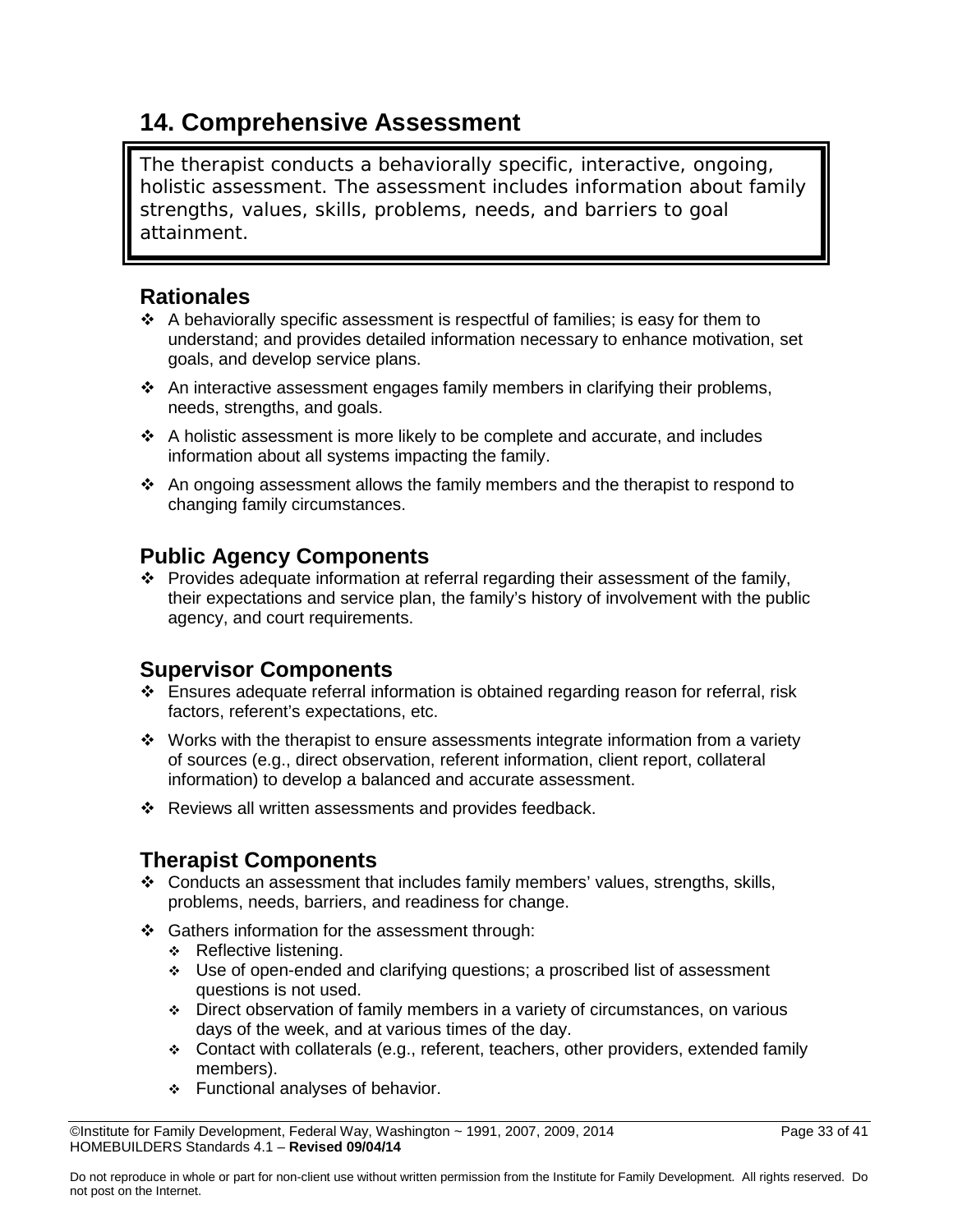- Helps family members engage in a self-assessment process.
- Uses the North Carolina Family Assessment Scales (NCFAS) to guide the process and organize information.
- \* Communicates with or about families using behaviorally descriptive and valueneutral language, avoiding the use of labels and inferences and explaining the basis for conclusions made.
- Uses a critical thinking process to evaluate the accuracy of the assessment.
- Completes a written assessment of each family within one week of intake.
- Engages in ongoing assessment throughout the intervention to further understand the family and evaluate intervention effectiveness.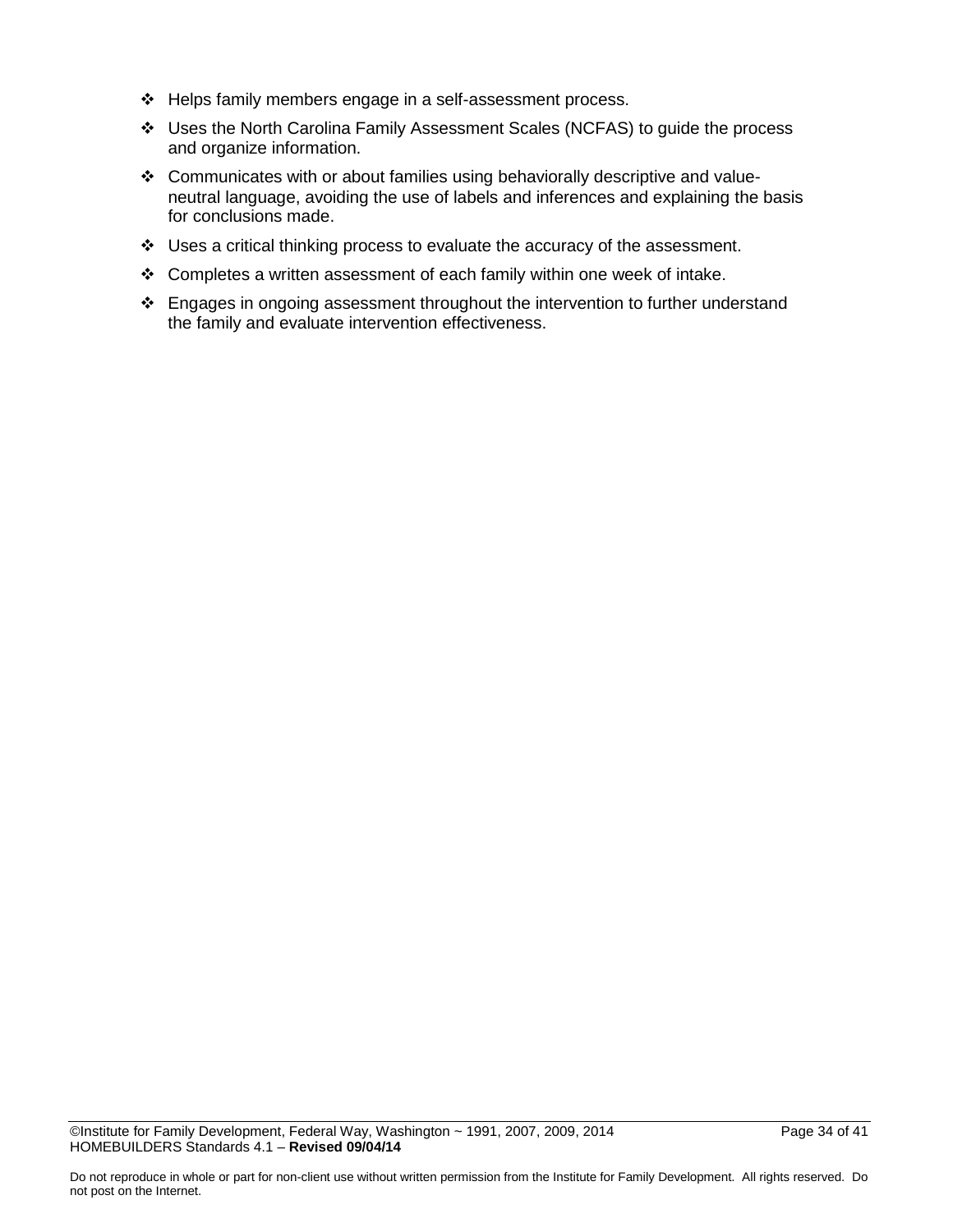### **15. Goal Setting and Service Planning**

The therapist collaborates with family members and referents in developing behaviorally specific, attainable intervention goals and corresponding service plans. Intervention goals and plans focus on factors directly related to the risk of out-of-home placement.

### **Rationales**

- $\div$  Specific goals and a related service plan steer the intervention; they help keep the therapist and family members focused on what is most important to prevent placement or achieve reunification.
- Having behaviorally specific, measurable indicators of goal achievement allows all involved parties (therapist, family members, referent, etc.) to discern whether goals have been met.
- $\cdot \cdot$  When family members are involved in goal setting, they are more motivated to work on their goals, maintain changes after the intervention concludes, and use the process independently in the future.
- $\div$  The process of goal setting itself can serve to initiate behavior change. As family members are encouraged to decide they would like to change, and then identify the first steps, they often find that some change occurs immediately.
- Having reasonably achievable goals increases family members' feelings of selfefficacy as they experience success. Prioritizing goals is critical; families usually have multiple problems, and it is unlikely they can all be addressed during the intervention.

### **Supervisor Components**

- $\cdot \cdot$  Promotes therapists' critical thinking in the development of goals and service plans.
- Reviews all written goals and service plans, and provides feedback.
- Assists therapists in assessing progress made or reasons for lack of progress, ways to enhance progress, and service plan modifications needed.

- $\div$  Clarifies with the referent and family members the specific changes that must occur for the children to remain at home.
- $\div$  Based on the assessment and referral information, collaborates with the family members to establish goals that focus on the issues contributing to the danger of placement or barriers to successful reunification, and that can be realistically accomplished during the intervention.
- $\div$  Develops indicators of goal achievement that are behaviorally specific, measurable, action-oriented, attainable, and realistic.
- Works with family members to develop a service plan. Written service plans include goals, problem statements, indicators of goal achievement, and strategies that have been shown to impact the targeted behaviors.

 $\heartsuit$ Institute for Family Development, Federal Way, Washington  $\sim$  1991, 2007, 2009, 2014 Page 35 of 41 HOMEBUILDERS Standards 4.1 – **Revised 09/04/14**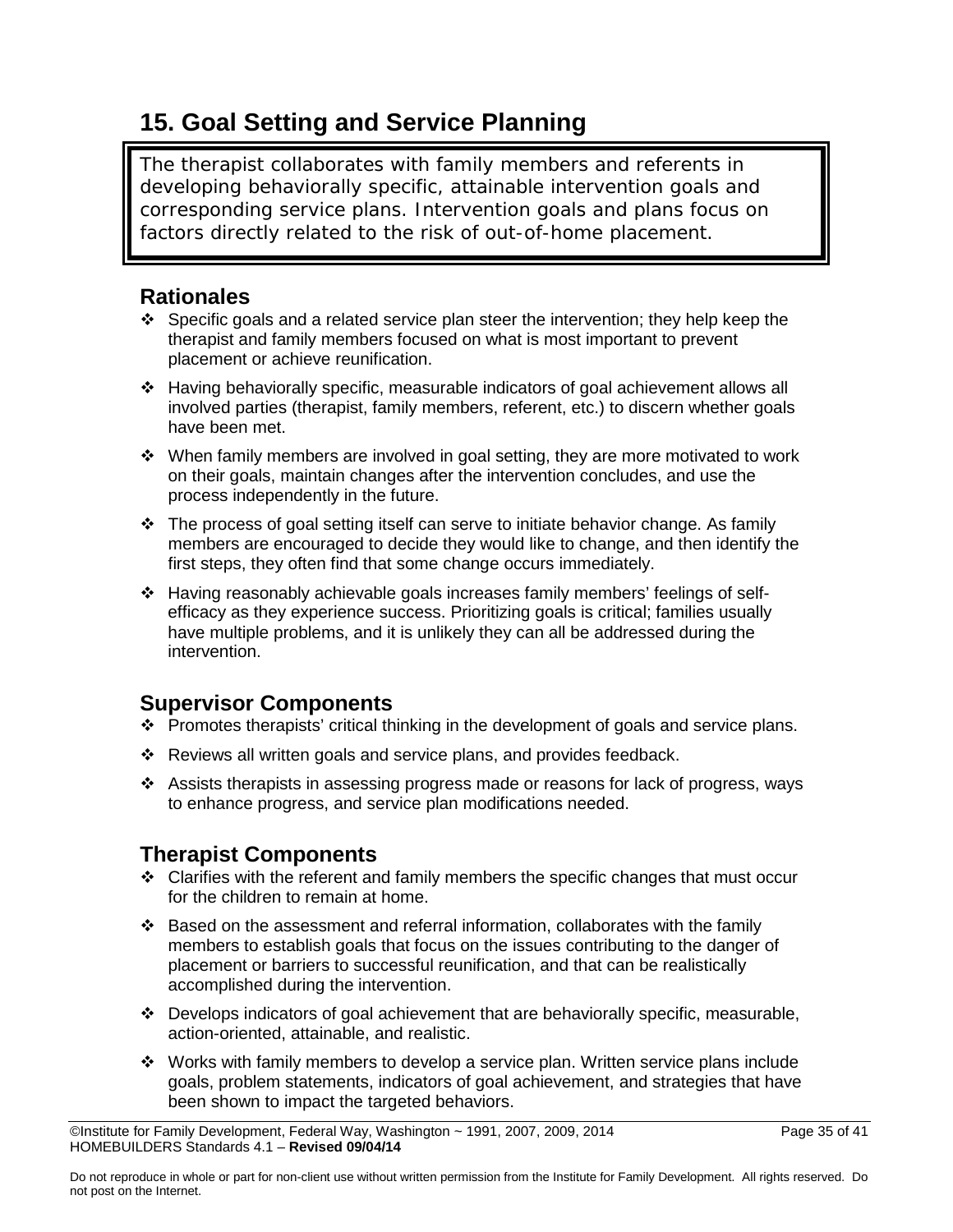- Uses critical thinking strategies to evaluate intervention goals and service plans. Issues to consider include: the impact of the therapist's personal framework; how goals are related to the assessment information; whether the goals, service plan and intervention strategies will produce the desired changes and outcomes; that family members' strengths and values are included in the plan; and that strategies match the family members' stage of readiness to change.
- Continually monitors goal progress. When family members are not making progress on the goals, analyzes barriers to goal achievement and revises the service plan as needed.
- $\div$  Completes a written initial service plan within one week of intake.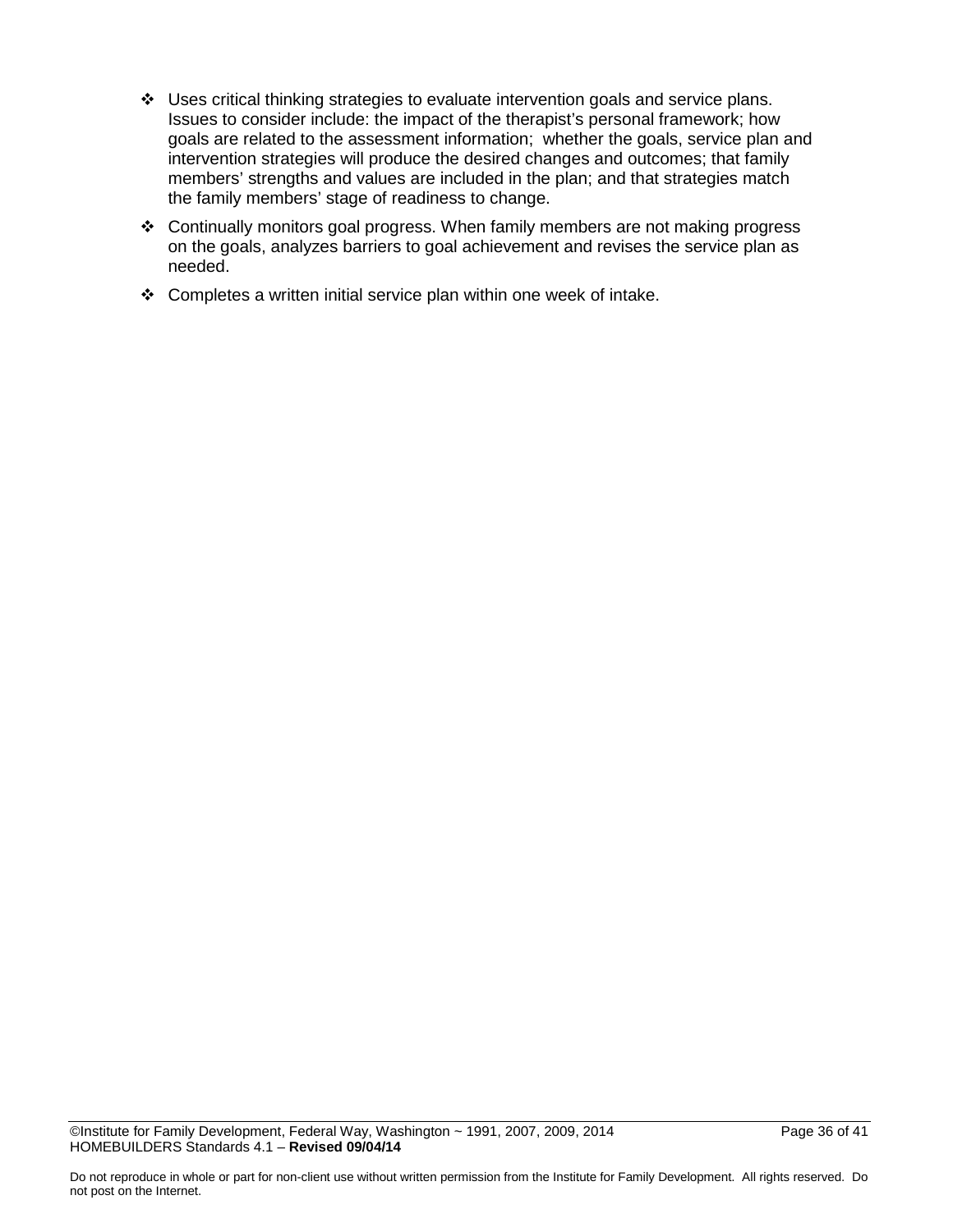### **16. Cognitive and Behavioral Approach**

The HOMEBUILDERS model utilizes research-based interventions. The therapist applies cognitive and behavioral principles and strategies to facilitate behavior change.

### **Rationales**

- Most human problems are the result of excesses and deficits in knowledge and skill acquisition. The most effective way to help people address their problems is to help them learn to change cognitions, behaviors, and feelings.
- A large body of research documents that cognitive interventions are an effective method to facilitate behavior change, particularly with problems regarding emotions, and that behavioral interventions are an effective method to facilitate behavior change.
- $\div$  People are more likely to engage in the counseling process if the focus is on specific behaviors instead of character traits, personality, or blame.
- Behavior change methods are pragmatic, easily assessed for effectiveness, and easily adjusted if desired changes do not occur.

### **Supervisor Components**

- $\cdot \cdot$  Uses a cognitive / behavioral approach in supervision (e.g., uses reframing strategies when the therapist assigns negative motivations for family member's behaviors, uses behavior rehearsal to help a therapist practice a clinical intervention).
- Assists therapists to apply a cognitive / behavioral approach and to select the cognitive and behavioral strategies that are most likely to help family members achieve desired outcomes.

- Helps family members understand how factors such as antecedents and consequences, past learning, life experiences, and culture affect behavior.
- Uses behaviorally specific, value-neutral language to describe family problems and strengths.
- $\div$  Helps family members develop a process for making changes, so that they may continue purposeful change after services have ended. In this process, family members act as "personal scientists," studying their situations, experimenting with different change approaches, and evaluating the results.
- Uses research-based cognitive and behavioral interventions and strategies to effect change.
- Helps family members learn to use cognitive and behavioral strategies to increase behavior, decrease behavior, and teach new behaviors to their children.

 $\oslash$  Olnstitute for Family Development, Federal Way, Washington  $\sim$  1991, 2007, 2009, 2014 Page 37 of 41 HOMEBUILDERS Standards 4.1 – **Revised 09/04/14**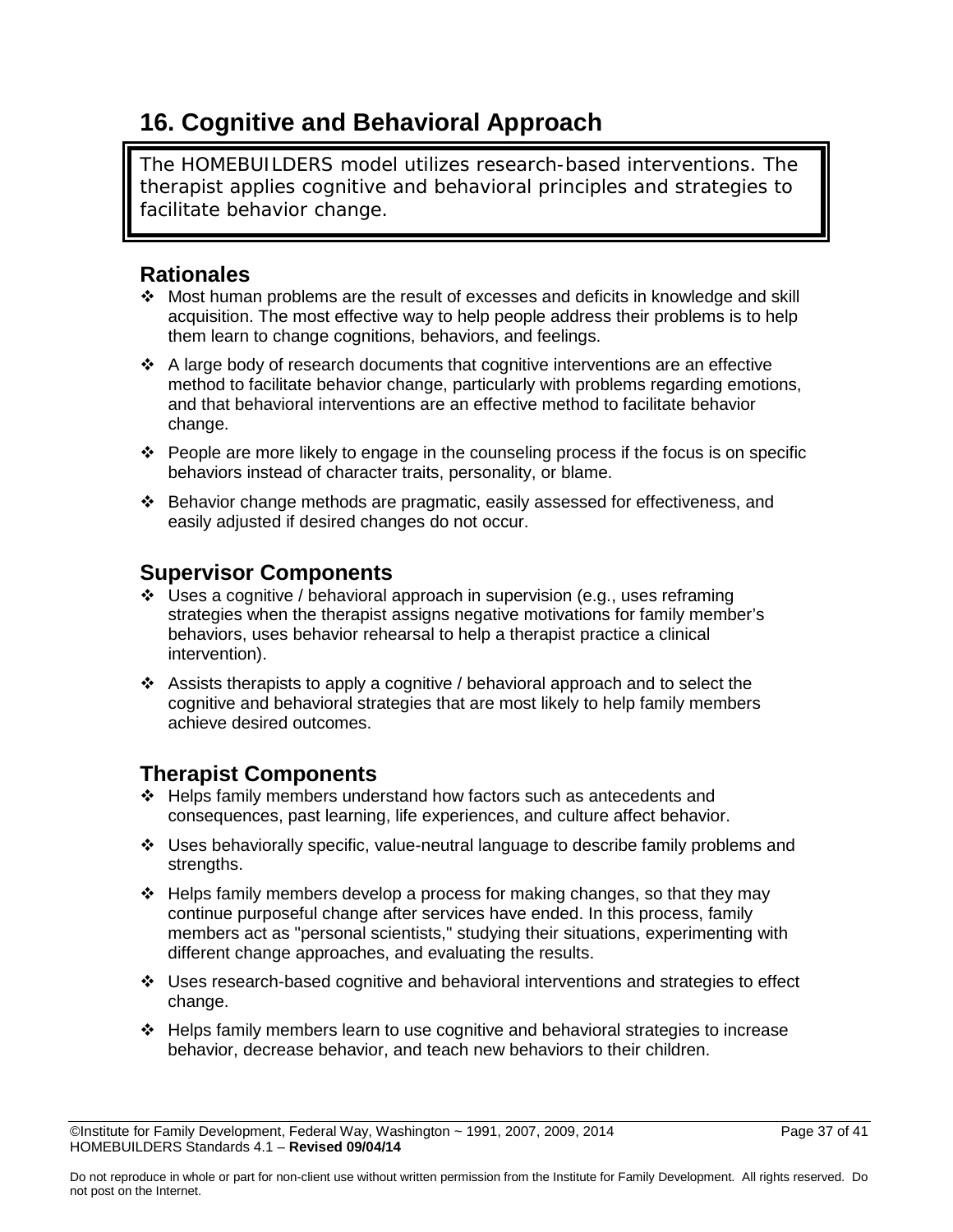### **17. Teaching and Skill Development**

The therapist uses a variety of teaching methods to help family members acquire, maintain, and generalize skills.

### **Rationales**

A focus on teaching and skill development:

- $\div$  Has been shown in research to be effective in helping people change.
- Enhances family members' motivation by defining problems as skill deficits rather than personal deficiencies.
- $\div$  Empowers family members by giving them skills they can use to deal with problems that arise after the intervention is completed.

### **Program Components**

Surveys family members regarding skills acquired during services.

### **Supervisor Components**

- $\div$  Helps therapists determine the skills and teaching methods that are most likely to help the family achieve desired outcomes.
- $\div$  Helps therapists assess the effectiveness of their teaching methods.

- Matches teaching methods to family members' culture, learning styles, and abilities.
- Conceptualizes, describes, and approaches problems in terms of skill excesses and deficits.
- $\div$  Teaches by direct methods, generally including the following components:
	- ❖ Presentation of the skill
	- ❖ Modeling
	- Behavioral rehearsal
	- Corrective feedback
	- ❖ Coaching, praise, and encouragement
	- ◆ Generalization / maintenance training
- $\cdot \cdot$  Breaks new skills into small steps to simplify the change process and help family members experience success.
- Recognizes and takes advantage of unplanned opportunities (i.e., "teachable" moments") to use or teach behavior change strategies.
- ❖ Provides written materials to promote learning.
- Assigns homework and encourages frequent practice of new skills so family members have many opportunities to strengthen and integrate behavior change.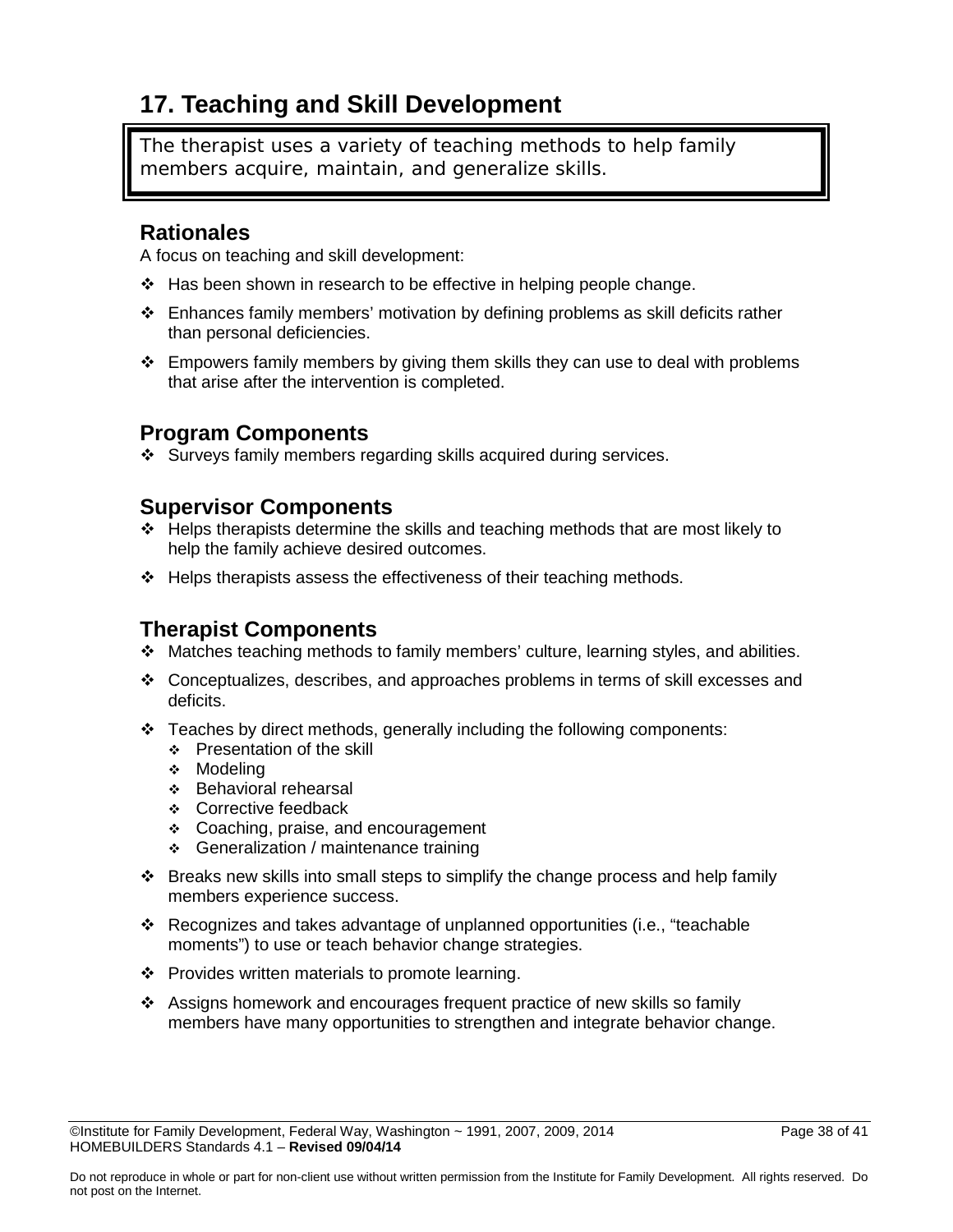### **18. Provision of Concrete Services**

The therapist advocates for and provides concrete goods and services that are directly related to achieving the family's goals, while teaching family members to meet their needs independently.

### **Rationales**

Providing concrete services may:

- Resolve immediate needs that hinder the family's ability to address other concerns.
- $\div$  Be an effective way to engage family members and build a positive working relationship.
- Offer opportunities to teach family members how to meet concrete needs on their own.

### **Public Agency Components**

- \* Provides adequate resources for the provision of concrete services.
- $\div$  Allows the provider agency discretion in determining how best to use concrete funds.

### **Program Components**

- \* Specifies the procurement and reimbursement procedures for the use of program funds for client-related expenses.
- $\div$  Allows therapists to transport clients in their personal vehicles, or provides each therapist with a company car (accessible to the therapist at all times and without advance notice).
- Allocates adequate, flexible funding for the provision of concrete services.

### **Supervisor Components**

- Assists therapists in critical thinking and prioritizing families' concrete and service needs to ensure scarce resources are utilized as effectively as possible.
- ❖ Monitors the use of concrete service funds.

- Uses critical thinking in deciding when it is appropriate to address concrete needs.
- Provides and assists family members in accessing items, supports and services (e.g., food, housing, transportation, financial assistance, and childcare) to reduce the likelihood of placement.
- $\div$  Is familiar with a wide variety of local resources and helps the family members access them.
- $\div$  Teaches family members skills to meet their concrete needs independently.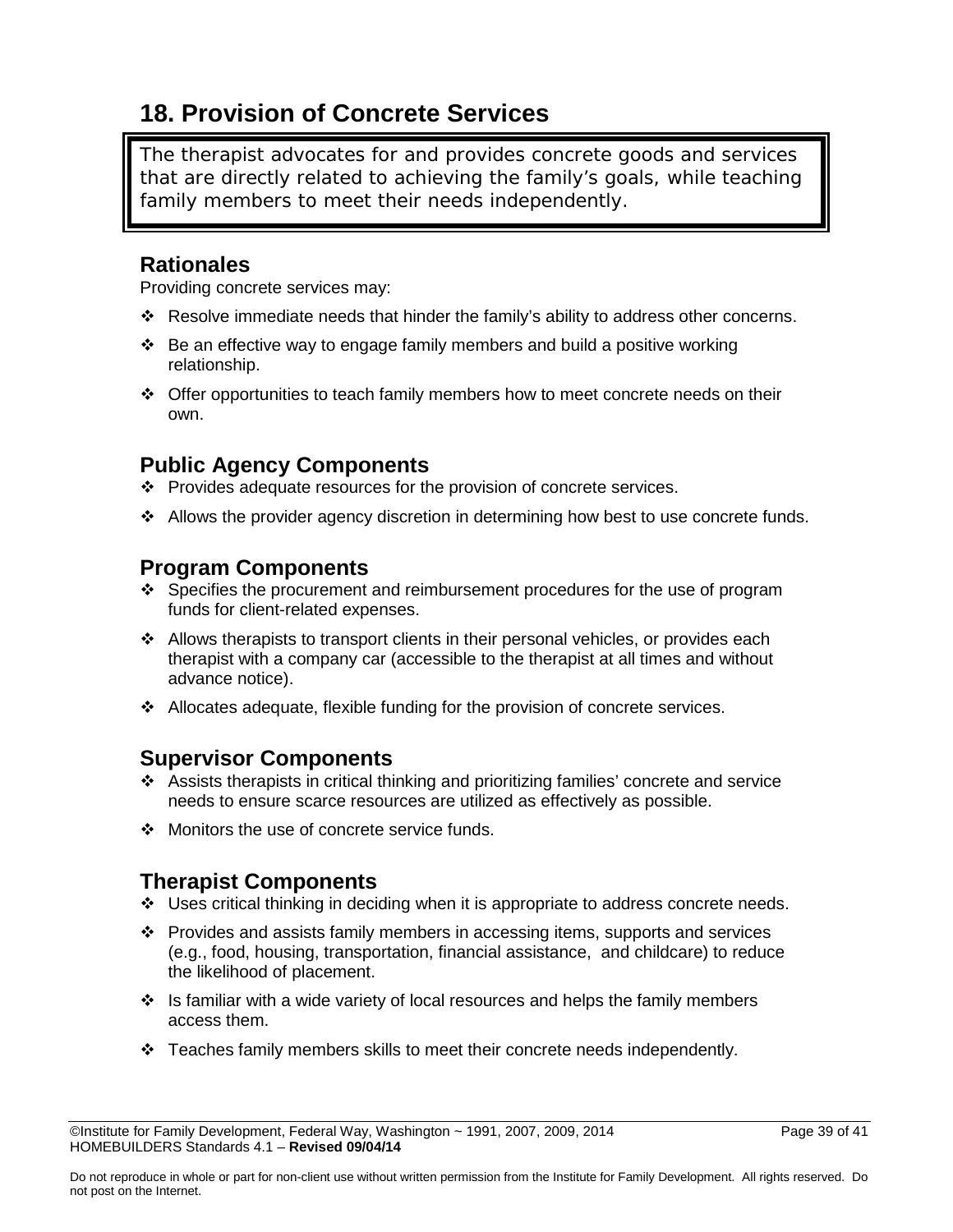## **19. Collaboration and Advocacy**

The therapist collaborates and advocates with formal and informal community supports and systems impacting the family, while teaching family members to advocate for themselves.

### **Rationales**

A focus on collaboration and advocacy:

- Models and teaches family members how to effectively negotiate the multiple systems with which they are involved, including court, child welfare, schools, and social services.
- $\cdot \cdot$  Builds positive relationships with referring agency workers, service providers, and others in the community.
- $\cdot \cdot$  Involves members of the family's informal support network, who are often very influential in the family.

### **Program Components**

- $\div$  Encourages staff to obtain and share information about community resources.
- Solicits feedback from referents and responds to any identified concerns.

### **Supervisor Components**

- Fosters positive working relationships with referring agency staff and other community professionals.
- $\div$  Assists therapists in advocacy efforts as needed.

- Fosters positive working relationships with referents and other professionals.
- Develops an understanding of systems that serve families including the legal, social services, health care, and school systems. Consults and advocates with other service providers when appropriate to help family members meet their goals.
- Models and teaches family members skills for advocating and accessing support for themselves (e.g., assertiveness, persistence, reciprocity, problem-solving, and addressing discrimination).
- $\div$  Helps family members anticipate their long-term service and support needs, and helps them identify, access, utilize, and maintain informal and formal supports.
- $\cdot \cdot$  Includes members of the family's social support network that the family identifies as influential in their life.
- $\div$  Considers referent concerns and expectations when working with the family. When the family members', therapist's, and referent's expectations differ, attempts to resolve these differences.
- Maintains frequent contact with the referent, and works in partnership with the referent to attain desired outcomes.

 $\oslash$  Olnstitute for Family Development, Federal Way, Washington  $\sim$  1991, 2007, 2009, 2014 Page 40 of 41 HOMEBUILDERS Standards 4.1 – **Revised 09/04/14**